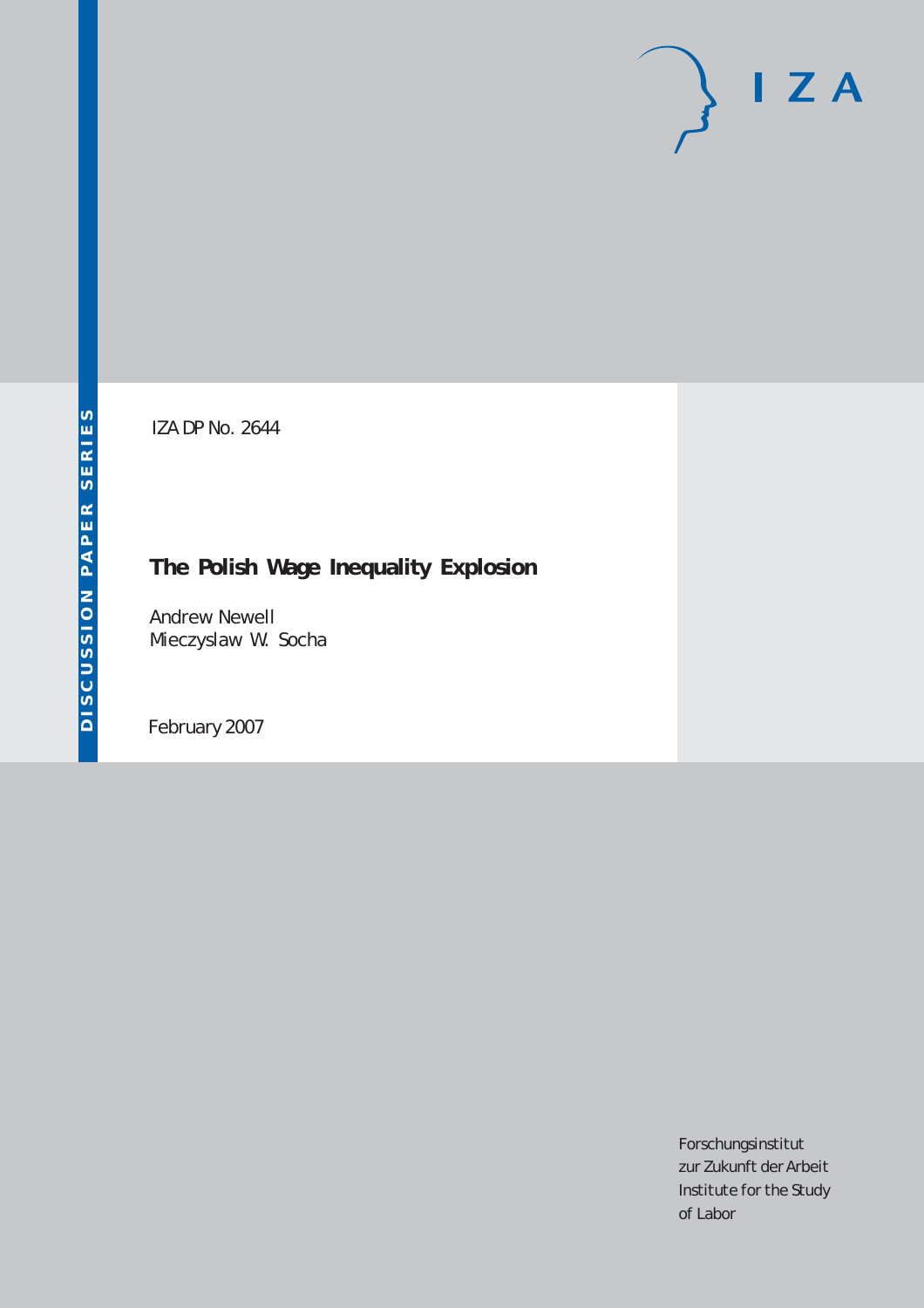# **The Polish Wage Inequality Explosion**

# **Andrew Newell**

*University of Sussex and IZA* 

## **Mieczyslaw W. Socha**

*University of Warsaw* 

Discussion Paper No. 2644 February 2007

IZA

P.O. Box 7240 53072 Bonn **Germany** 

Phone: +49-228-3894-0 Fax: +49-228-3894-180 E-mail: [iza@iza.org](mailto:iza@iza.org)

Any opinions expressed here are those of the author(s) and not those of the institute. Research disseminated by IZA may include views on policy, but the institute itself takes no institutional policy positions.

The Institute for the Study of Labor (IZA) in Bonn is a local and virtual international research center and a place of communication between science, politics and business. IZA is an independent nonprofit company supported by Deutsche Post World Net. The center is associated with the University of Bonn and offers a stimulating research environment through its research networks, research support, and visitors and doctoral programs. IZA engages in (i) original and internationally competitive research in all fields of labor economics, (ii) development of policy concepts, and (iii) dissemination of research results and concepts to the interested public.

IZA Discussion Papers often represent preliminary work and are circulated to encourage discussion. Citation of such a paper should account for its provisional character. A revised version may be available directly from the author.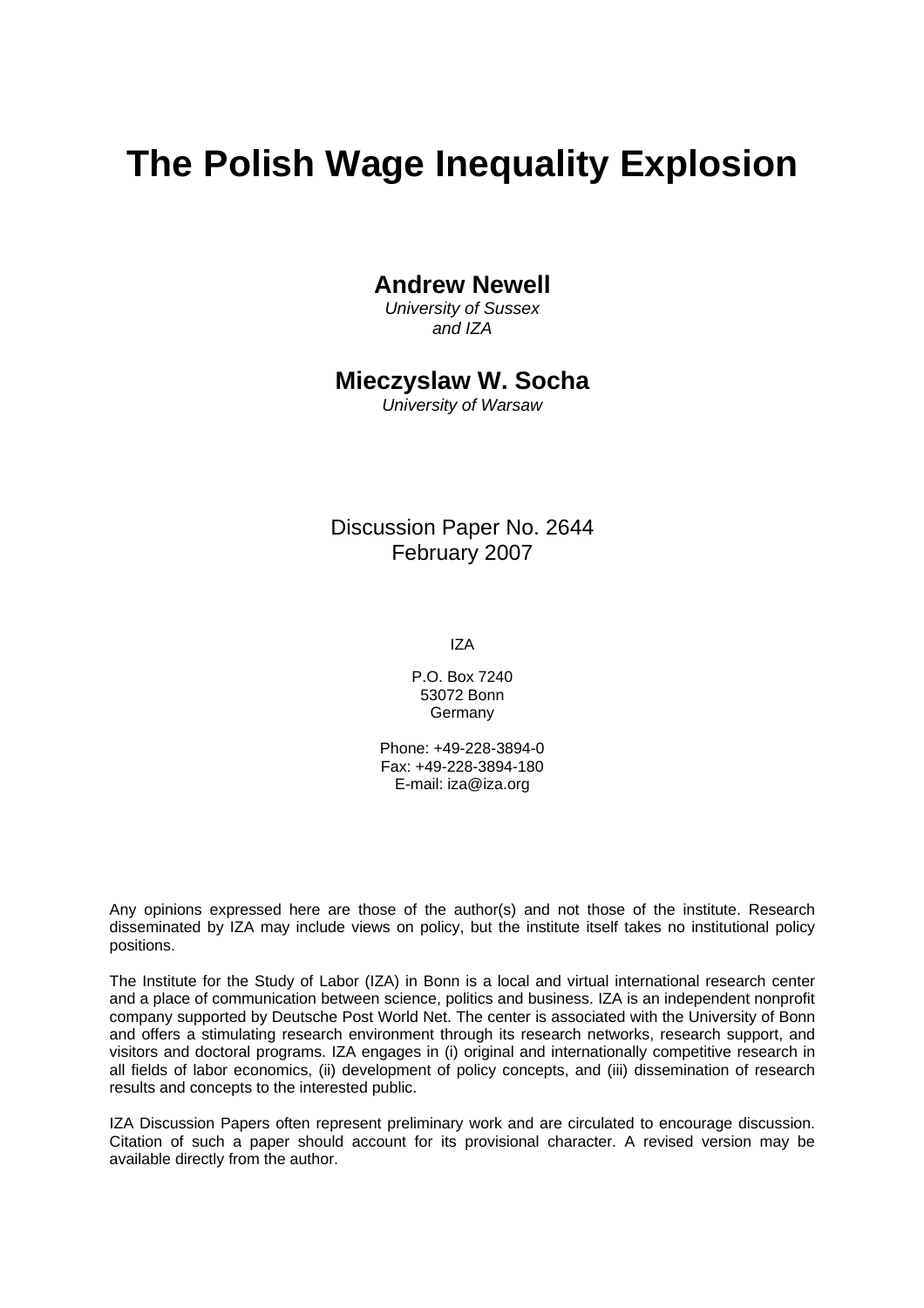IZA Discussion Paper No. 2644 February 2007

# **ABSTRACT**

# **The Polish Wage Inequality Explosion**

This paper presents and analyses the sharp increase in hourly wage inequality after 1998 in Poland. The increase was similar in magnitude to the much-studied increase in British wage inequality during the 1980s. Using data from the Polish Labour Force Survey, we find this increase to be associated with rising wage differentials and within-group variances at both the upper and lower ends of the wage distribution. These increases are associated with differences in wage-setting patterns between the public and private sector as well in the rapid increase in the demand for educated labour. One important difference between the sectors is the lack of an impact of local labour market conditions, or wage curve, clearly evident in private sector wages, on public sector wages.

JEL Classification: J31, P23

Keywords: Poland, wage inequality

Corresponding author:

Andrew Newell Department of Economics University of Sussex Falmer, Brighton BN1 9QN United Kingdom E-mail: [a.t.newell@sussex.ac.uk](mailto:a.t.newell@sussex.ac.uk)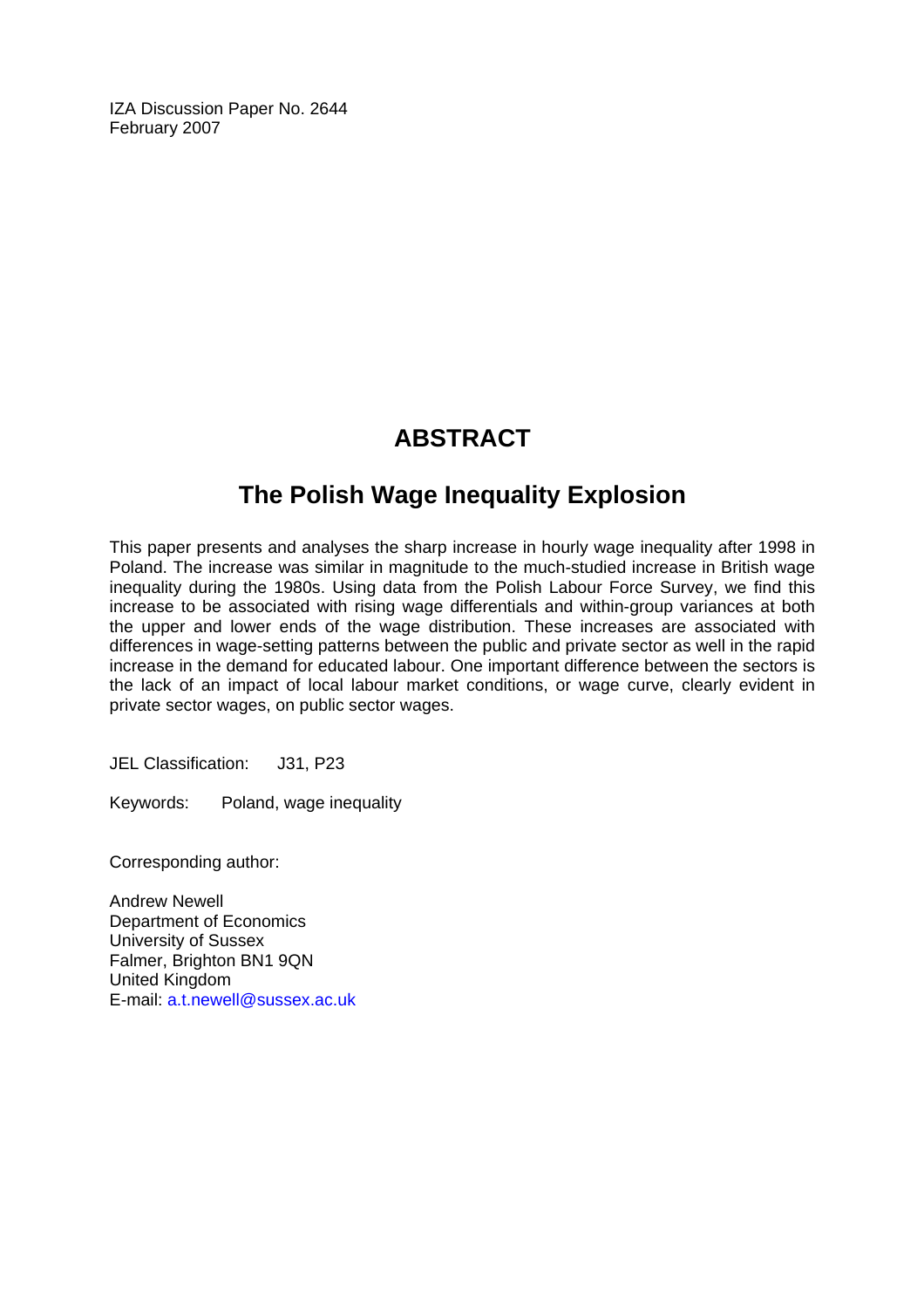# **The Polish wage inequality explosion**

# Andrew Newell and Mieczyslaw W. Socha

#### *1. Introduction*

There has been a large, well documented rise in wage inequality in most of the transition countries over that last 15 years or so, see Table 1 and Milanovic (1999), for instance. This paper presents the longer term progress of wage inequality in Poland using data from successive sweeps of the Polish Labour Force Survey (PLFS). Our analysis complements and extends previous work, such as Rutkowski (1996), Keane and Prasad (2002) and Newell and Socha (2005). We find that Polish hourly wage inequality expanded 1993-2004 by between 10 and 20 percent, depending on the measure. However, hourly wages almost all of this growth took place between 1998 and 2002. We find a rise from 0.43 to 0.51 in the standard deviation of log hourly wages of employees over this short period<sup>[1](#page-3-0)</sup>. This is a large increase. For comparison, the much-discussed rise in the standard deviation of log hourly wages in Britain 1980-1990 was from 0.45 to 0.56.

Much happened in Poland's labour market from 1998 to 2002. The private sector expanded to over half of employment. Production industries (agriculture, mining and manufacturing) continued to decline in importance for jobs. The share of the working age population with university degrees increased rapidly and the share with only primary education continued to fall. There was a major recession in employment as the rapid GDP growth of the late 1990s slowed down. There were tax and social security payment reforms as well as a decline in the minimum wage relative to the median. All of these events might be related to widening wage inequality. As we report later in this introduction our data do not allow detailed work in the impact of these policy changes, but we will show that the data are consistent with a combined impact of privatisation, rising demand for skill and the recession being the likely causes of the rise in wage inequality.

Section 2 discusses the data. Our data source, the PLFS, has shortcomings that might distort the picture of wage inequality. The data are quite heavily rounded and there is a drop in the response rate to the question on wages from 82% to 73% between 1998 and 2002. Our work, reported in Section 2, suggests that these shortcomings, though serious, do not invalidate the use of these data.

Section 3 discussed the rise in wage inequality in detail provides an overview of the main possible causes. Section 4 presents a sequence of regression results which investigate the determinants of wages in Poland over the period. We use these results to decompose the rise in wage inequality, as measured by the change in the standard deviation of log hourly earnings. Section 5 concludes.

<span id="page-3-0"></span><sup>————————————————————&</sup>lt;br><sup>1</sup> We employ the standard deviation of log wages and, to a lesser extent, the Gini coefficient, as measures of wage variation or inequality. We de-emphasise measures based on quantiles because the wage data contain rounding errors, see Section 2.1.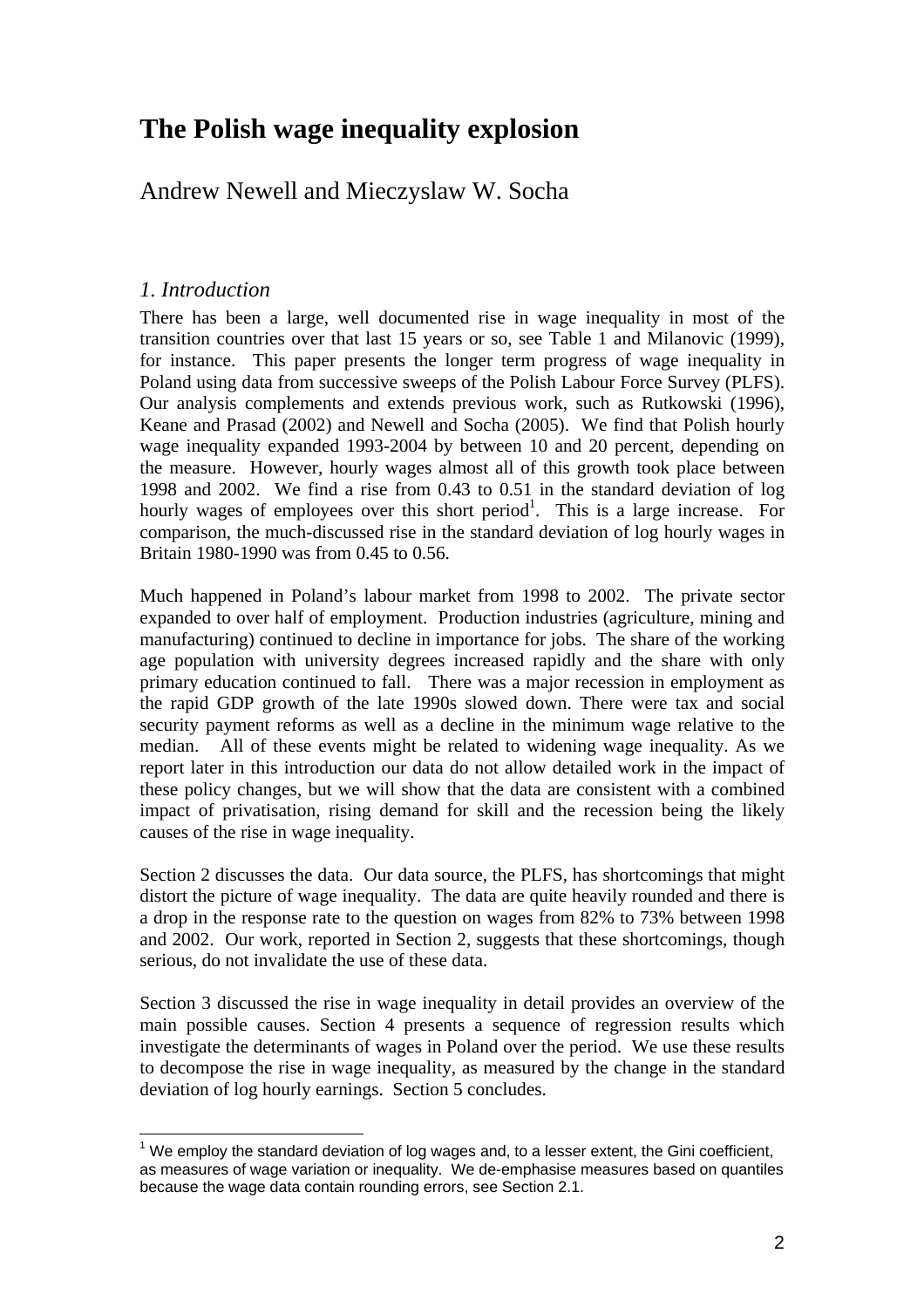We find that the increase in wage inequality 1998-2002 was associated with rapidly rising returns to education for highly-qualified workers in highly-skilled occupations and falling relative wages for those with only primary education. Rising within-skill group wage variance was also concentrated and the upper and lower ends of the wage distribution. This is associated with privatisation and an increase in the share of young people in some low-paying occupations. There is a clear contrast between the private and public sectors in the impact of local labour market conditions on wages. In short, these are non-existent in the public sector but strong in the private sector data. This offers a partial insight into why the variance of wages is higher in the private sector.

### *2. The PLFS earnings data*

Since 1993 the PLFS has asked respondents to reveal their earnings net of deductions in the previous month. Some summary statistics from responses are given in Table 2. There is a clear and steady increase, 1998-2002, in monthly take-home pay inequality, as measured by the Gini coefficient, or by the standard deviation of log wages. Before we begin an analysis of this increase, two shortcomings of these data need to be discussed. First, since they are derived from the memories of individual respondents, they are highly rounded. Secondly, there is a sharp decline in the response rate to this wage question over the period. We also discuss the impact on the wage distribution of adjusting for hours worked to create a measure of hourly earnings.

2.1 *Rounding errors*. First note how, in Table 2, the decile ratio statistics show a less definite trend than the Gini, for instance. The reason for this is in the nature of the responses to the wage question. There are large spikes of density at round numbers, such as 500 and 1000. Table 3 illustrates this. It is very likely this phenomenon is partly driven by vagueness in recollections of monthly wages, given that interviews took place in the home, see Popinski (2006). These rounding errors will impact on quantile-based measures of inequality. One consequence, for instance, might be that the wage at a given percentile does not change from one period to the next, despite actual money wage growth<sup>[2](#page-4-0)</sup>. Because of this potential problem we don't use percentile-based measures of wage inequality in this study.

It is unlikely *a priori* that the rise in wage variance is due in any major part to a change in rounding error variance. To see this note that since rounding errors by their nature are proportional to the true wage, the relationship between the variances of recorded and true *log* wages is:

$$
var(w_{recorded}) \cong var(w_{true}) + var(error) + 2Cov(w_{true}, error).
$$

Firstly, we can think of no particular reason why log wages and proportional measurement errors should covary much, so the third term in the above expression seems likely to be small. More importantly we cannot think of reasons why measurement errors should either suddenly increase in variance or suddenly start to

<span id="page-4-0"></span> $\frac{1}{2}$  Of course, it might also jump up or down, but either way *changes* in decile ratios can be distorted by errors.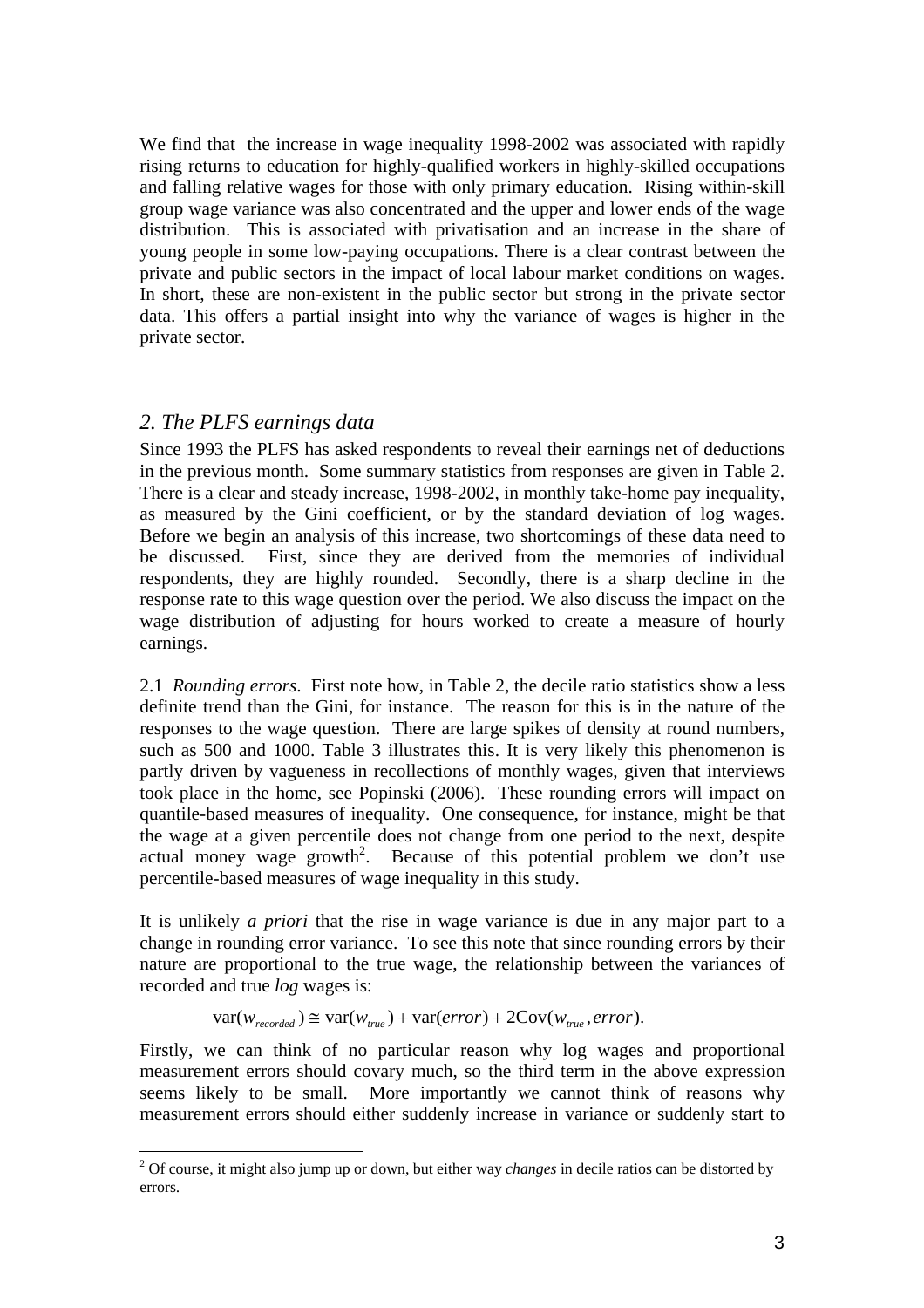covary with wages at the turn of the century. We offer three pieces of evidence, all negative, on the hypothesis that rounding errors contribute importantly of the increase in wage variance. Firstly, we created counterfactual, non-spiked wage distributions<sup>[3](#page-5-0)</sup> in two different ways, but the growth in their variances over time were as large as those in the raw data. Secondly, the range of spikes containing 95% of reported wages increases dramatically from 1998-2002 (1998 range =1000 zl, 2002 range = 1500 zl). Again, this suggests a genuine increase in wage variance. Lastly, and perhaps most tellingly, the regression work in later sections shows no increase in the proportion of unexplained wage variation in the later data sets. We conclude from these results that it is unlikely that the rise in wage variance was importantly caused by a rise in rounding errors.

 2.2 *Changes in hours worked*. One reason for the increased variance of monthly wages could simply be an increase in non-standard working hours, see Table 4. Since 1998 the incidence of part-time working and of workers who work very long hours have both increase markedly. This increase the diversity of hours has been noted by the commentators, see OECD (2004). If we adjust the monthly wages for hours worked, to create an estimated hourly wage measure it becomes clear that the increased variation in hours is not at the heart of the increase in monthly wage variance. Table 5 shows a clear and substantial increase in diversity in hourly wages. These hourly wages are our calculations using the monthly wage data of PLFS and responses to a question on weekly hours. The increase in hourly wage variance is similar in size to that of monthly wages; slightly greater in the Gini coefficient and slightly smaller in the standard deviation of log wages.

It is notable from Table 5 that almost all of the increase in hourly wage variation 1993-2004 happens between 1998 and 2001/2. Because of this, much of our analysis is focused upon this shorter period. Chart 1 plots frequency distributions for log hourly wages in the Autumn 1998 and Spring 2002 rounds of the PLFS. Note that the plots are not as smooth as we might expect, as spikes caused by rounded wages create undulations in the upper parts of the distributions. However, the greater variance of the 2002 data is visible.

2.3 *Declining wage reporting*. There was a fall between 1998 and 2002 in the proportion of employees in the PLFS who give an answer to the wage question. In the 1998 survey 82% of employees report a wage. This fraction drops to 73% by 2002. Could this change in reporting bias be a major source of the apparent change in variance? We approach this question two ways. First we study the conditions under which this would happen, and see if they are met, and second we construct counterfactual wage distributions.

In principle, the impact of an increase in non-reporting upon reported wage variance depends (a) upon whether potential non-reporters have a different wage variance than reporters, and (b) upon the size of the wage gap between the two groups. If potential non-reporters have a higher wage variance, then if fewer of them report wages, reported wage variance will fall, as long as the reporters are a majority in the sample. If potential non-reporters have a smaller wage variance, the effect of increasing

<span id="page-5-0"></span><sup>&</sup>lt;sup>2</sup><br>3  $3$  For instance, we fitted smoothed distributions through the data. We also added shocks to the wages at the rounding spikes.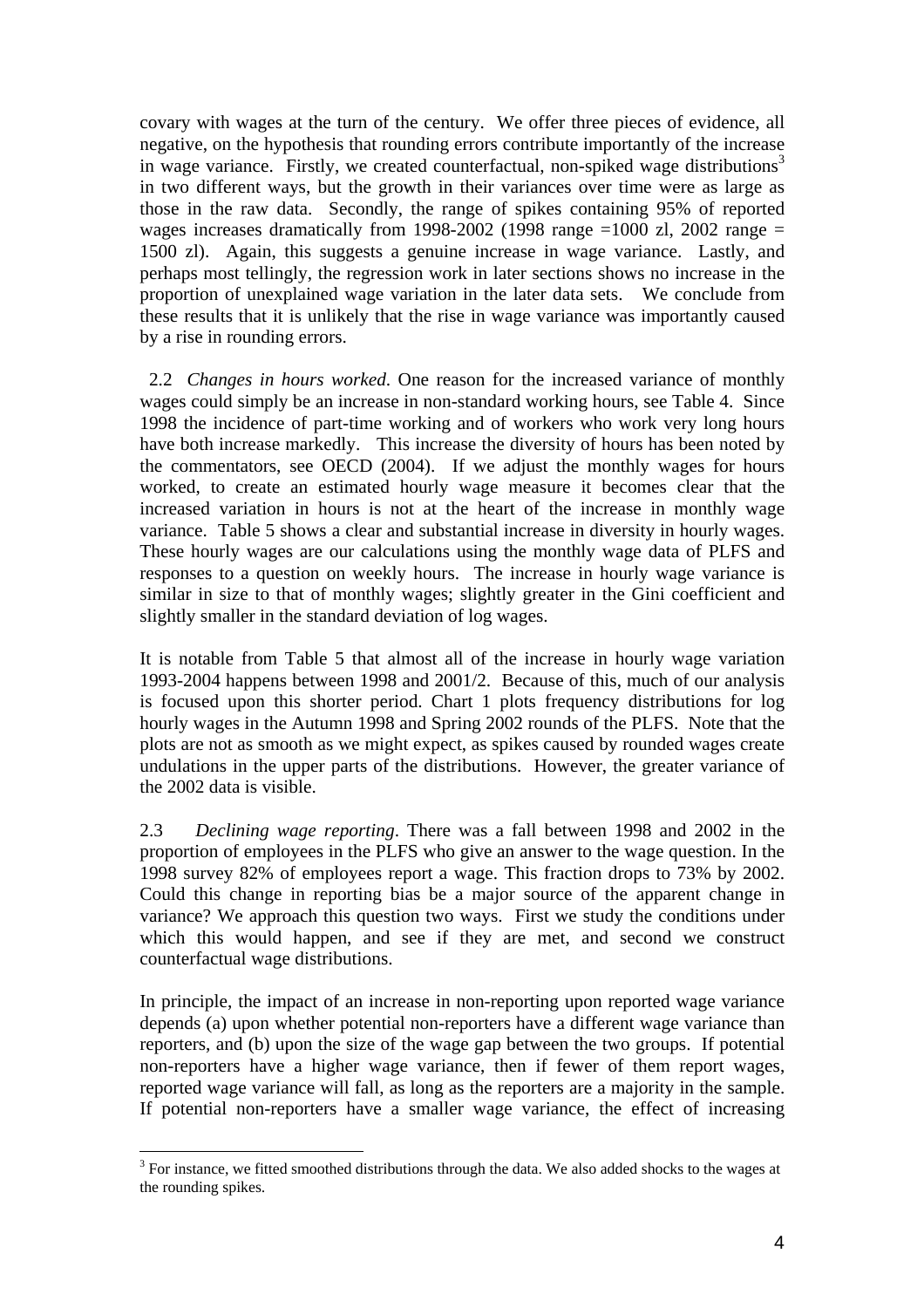reportage is unclear. The equation below gives why. Subscript *R* denotes reported, *U* is for unreported. *S* is the fraction of workers who report wages. *V* is the true variance.

$$
V_R = \frac{1}{S} \Big[ V - (1 - S)V_U - S(1 - S)(\overline{W}_R - \overline{W}_U)^2 \Big]
$$
  

$$
\frac{\partial V_R}{\partial S} = \frac{1}{S} \Big[ V_U - V_R \Big] + \frac{2S - 1}{S} (\overline{W}_R - \overline{W}_U)^2
$$

To illustrate, if older, better qualified workers, a group with intrinsically high wage variance, are less likely to report their wages, it is very likely that  $V_U > V_R$ , so that a fall in reporting should lower wage variance.

Table 6 shows how the increase in non-reporting is indeed somewhat concentrated among professional, managerial and university-educated employees. Table 7 gives wage gaps and wage variances by occupation, level of completed education and sector. Profession, managerial and technical employees experienced large increases in wage variance. It seems, than, that an increase in non-reporting is more likely to lower reported wage variance than increase it.

Table 8 gives the standard deviations of actual and counterfactual wages for 1998 and 2002. The counterfactual distributions are calculated by re-weighting groups of workers with their proportions among employees. The changes in the wage distribution are quite small, but the change 1998-2002 in the counterfactual variance is larger than that calculated without adjustment. This is evidence against the hypothesis that a change in wage reporting behaviour is an important cause of the rise in inequality.

In summary, the PLFS wage data suffer from three imperfections for this study: they are rounded, they refer to monthly wages and they suffer from changes in nonreporting. None of these disadvantages is likely to be responsible for a significant part of the increase in hourly wage variance.

#### *3. What caused the explosion in wage inequality?*

We start this section by pointing out some features of the rise in inequality. Table 7 presents some of the components of the variance of wages. First note large increases in the size of the gaps between the overall mean and means for managerial and technical occupations and primary-educated employees. Clearly skilled white collar occupations are becoming better-paid and primary educated workers are losing out on average. Secondly, as already noted, Table 7 shows large increases in within-group wage variance for professional, managerial, university-educated and primaryeducated employees. Thirdly, Table 7 also shows that the rise was not a straightforward mechanical impact of the movement of jobs into the (higher variance) private sector, since the variance of wages increases markedly in both the public sector and the private sector. Thus the variance and relative wage changes by occupation and completed education are consistent with the statistics in Table 9, which show that both tails of the hourly wage distribution are estimated to have thickened over the period 1998-2002. If we decompose the change 1998-2002 in the hourly wage variance by education groups, we find that the changes in relative pay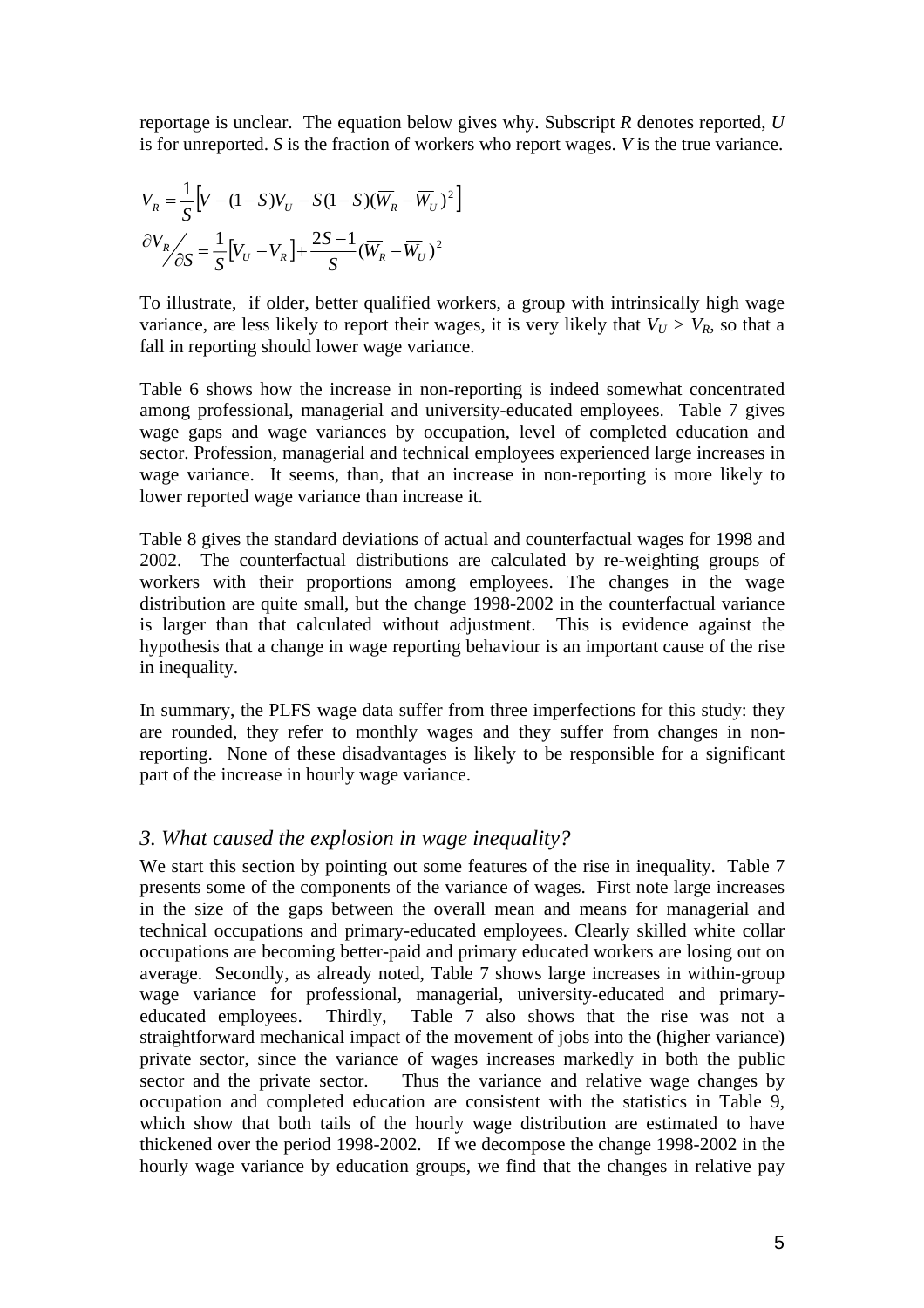and within-group variance for two groups, university-educated and the primaryeducated workers account for 52% of the increase in wage variance, despite being only about 25% of employees. Similarly if the change in wage variance is decomposed by occupation, professional and managerial workers account for 25% of the increase in wage variation, despite being only 16% of employees.

Now let us turn to the shifting characteristics of employees over the period. First, Table 10 gives the evolution of the educational and demographic structure of the population. Participation in the labour market fell throughout the period. The employment to population ratio fell heavily, about 4 percentage points between 1998 and 2002. The long-run trend towards higher levels of education is also quite marked, with a rise in the share of workers with qualifications above secondary level, particularly graduates, and a fall in the share of those with no more than primary education. Thirdly, there is a decline in the proportion of married people in the survey, which is probably due in part to the longer time young people are spending in education. Lastly one demographic effects is mildly evident: the early 1980s baby boomers move into their 20s.

Next, Table 11 gives descriptive statistics for employees 1994-2004. The share of married people in employment fell. The proportion of employees with university education increased; indeed it increased more rapidly than in the population of working age in general. There is a decline in the number of employees with no more than lower vocational education. Thus there has been a great rise in the relative wages and relative employment of better-educated workers as well as in their share in the population of working age. This obviously reflects the shift in relative demand for skilled labour that has happened at a great pace in most of the transition countries. It is tempting to guess that this shift could be enough in itself to explain the increase in wage variance. But the majority of the increased wage variance is within occupational or educational groups, as Table 7 illustrates, so there is more to the rise in inequality than a shift in relative demand for broad skill categories.

Among industries, the manual-intensive sectors: agriculture, mining and manufacturing have mostly declined in relative importance. The share of workers in construction has followed a cyclical path: booming in the late 1990s and falling after 1999. The growing sectors are trade and repair and financial services.

The private sector has, of course, grown massively as an employer, though sales of publicly-owned enterprises, the starting-up of new firms and inward investment. Note also there is a decline in the proportion of workers employed in large firms. Among occupations, the share of skilled manuals has declined, while the shares of professional and sales workers have increased; otherwise the changes are relatively small.

In Table 11, the period between 1998 and 2002, during which the variance of wage seems to have increased the most, seems typical inasmuch as the trends visible from comparisons for 1998 with 1994 seem to carry on. There is rapid privatisation, for instance, but no more so than during the period from 1994-1998. What happened in 1998-2002 that might have raised wage inequality?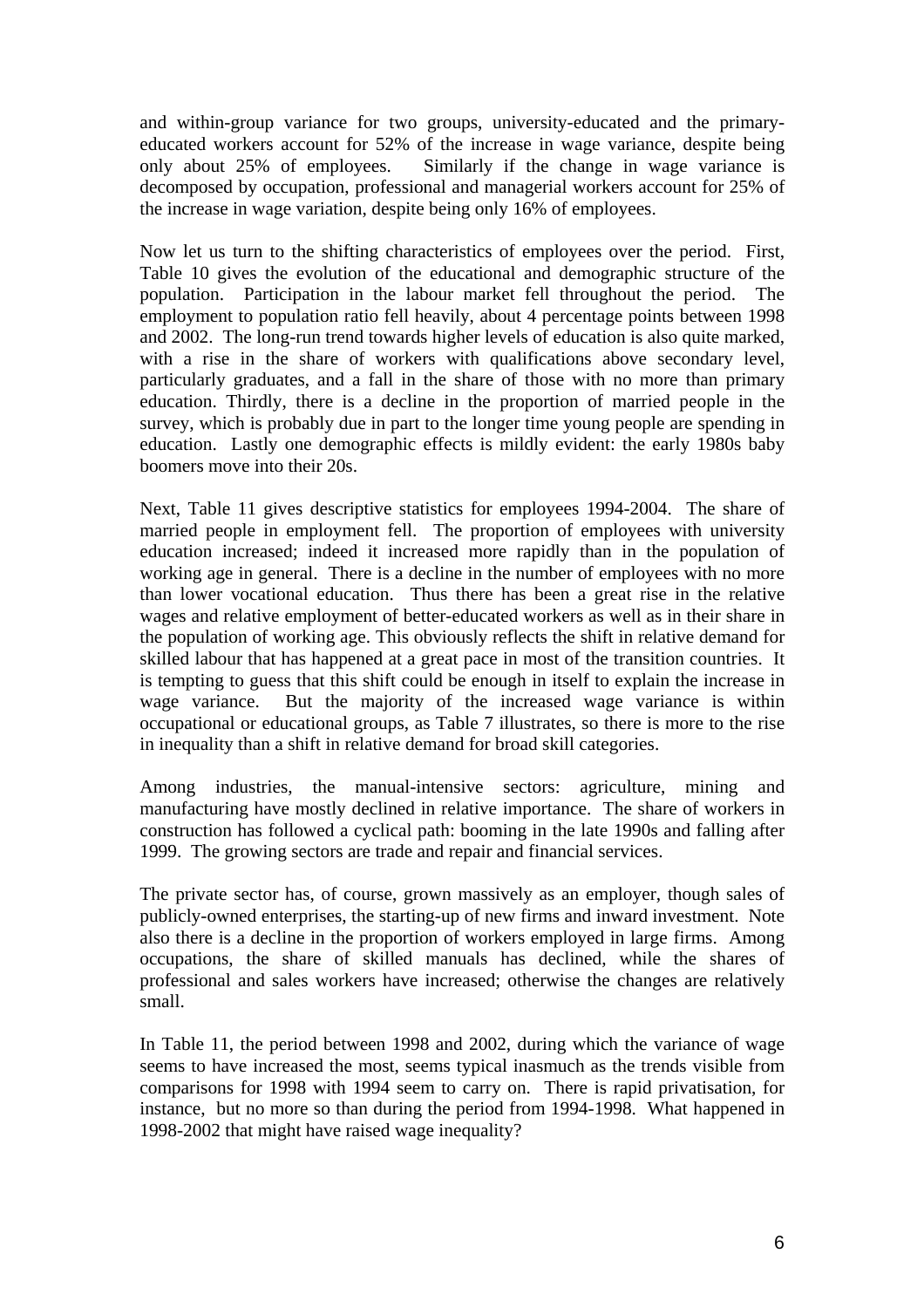3.1. *Minimum wages*. Between 1998 and 2002, the minimum wage fell from about 40% to about 35% of the average gross wage. Since the PLFS data are estimates of wages net of taxation and taxes themselves were changing, the exact impact of changes in minimum wage legislation on their distribution cannot be studied directly. Nonetheless a declining minimum wage is consistent with the expansion in the lower tail of the wage distribution.

3.2 *Tax and social security payment changes*. One major change in the system of labour taxation was linked to the social security and health care systems reforms that came into force in 1999. The reform did not changed the total rate of social contribution but introduced a division between employers' and employees' contributions. The second relevant tax change over the period was a reduction in 1999 of the three main marginal tax rates, from 21, 33 and 45 percent to 19, 30 and 40 percent. How might such tax changes impact upon the wage distribution? In theory, the social security reform should be neutral, if the relevant tax wedges are unchanged. Of course, if employers did not pass over the tax savings, then employees would have been worse off. The impact on the gross, or before-tax, wage distribution of this pattern of reduced marginal tax rates is ambiguous even the simplest model.

3.3 *Privatisation.* Of course the privatisation of existing enterprises and the creation of *de novo* firms have been the driving forces behind the structural transformation of the Polish labour market. Why, in principle, might privatisation matter for the wage distribution? Newell and Socha (2005) showed, as we shall below, that private sector firms pay less at the low end of the wage spectrum and more at the top end. Why might this be? One simple answer is that the public sector is more unionised and unions usually prefer egalitarian wage structures. Of course this begs 2 questions: (1) why is the private sector less unionised and (2) why should unions prefer wage equality. In Poland the answer to (1) is probably a historical legacy. New private sector firms are often small and small firms where employers and employees work together are notoriously hard to unionise. The answer to (2) is usually couched in terms of the games skilled labour must play to gain solidarity from less-skilled workers in wage bargaining. Unions might not be the only source of more equal public sector pay. It simply be that managers in private firms have more incentive to learn about workers' abilities and pay them accordingly. It is also possible that because of political accountability public sector managers are discouraged from paying either very high wages or very low wages. There are more prosaic possibilities which would lead to greater private sector pay inequality, such as differences in the use of performance-related or profit-related pay, There is a perception in Poland, for instance, that foreign-owned firms tend to pay especially well to high-skilled workers, but very poorly for low-skilled workers. Unfortunately our data do not allow us to examine this hypothesis.

3.4 *Local labour market conditions.* Poland's unemployment has a strongly persistent regional pattern, which broadly survived the 1999-2003 recession. after a period of economic growth in the late 1990s, there was a large fall in total employment of around 1.5 million jobs, beginning in early 1999, reaching a low point in 2002/3. A revival of employment began in 2004. This macroeconomic cycle was reflected in a rise in unemployment that persisted beyond first half of the decade. The causes of recession in employment were a combination of negative external macroeconomic shocks, a tightening of domestic monetary policy and industrial restructuring. This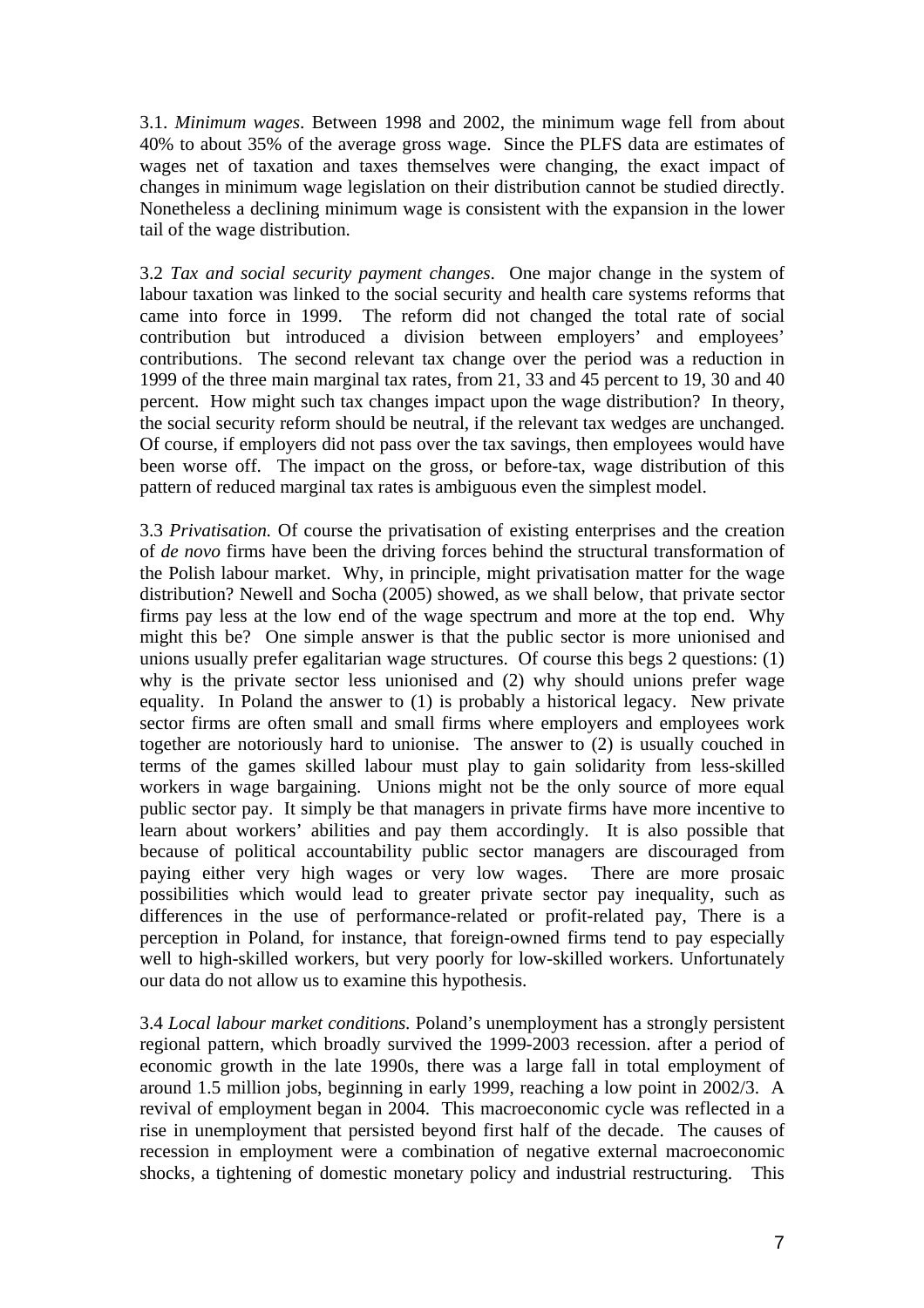employment cycle might have raised the variance of wages if, for instance unemployment affects the wages of low-paid workers more than high-paid workers. Since a business downturn often affects low-skilled workers more than the higherskilled, this wage effect is quite possible.

#### *4 Empirical Analysis*

Next we turn to regression analysis. The first goal is to establish whether the increase in hourly earnings variation can be explained by conventional augmented Mincer variables, and if so, which variables. Initially we estimate by Ordinary Least Squares, that is, without attempting to control for biases due to participation and wage reporting. Table 12 gives estimates for four rounds of the PLFS that span the decade. Here and elsewhere we control separately for workers reporting short and long hours. This is because we estimate hourly earnings by dividing monthly earnings by weekly hours worked. This leads inevitably to measurement errors since monthly hours are likely to vary less than weekly hours. As well as this, many workers on monthly pay are paid according to normal hours, rather than actual hours. We do not have estimates of normal hours for the earlier rounds of the PLFS, so for consistency over time we employ data on actual hours in calulating hourly wages.

Turning to the results, first note that there is no deterioration over time in the goodness-of-fit of these equations. In the data from the early part of the current decade, these equations fit just as well, if not a little better, than they do on the 90s datasets. Standard errors do increase, though, since the proportion of the variance accounted for by this set of explanatory variables is fairly steady over time.

Note first that the wage premium to being married, usually understood as a reflection of unmeasured productivity characteristics, rises over time. Wage premia for education<sup>[4](#page-9-0)</sup> also rise over time, quite uniformly. In other words, the wage penalty to having only primary education is becomes larger. It may seem surprising that the premia do not fan out. However, note these are effectively within-occupation premia. If we omit occupational controls, the premia to higher levels of education rise more steeply. These rises are reflected in our estimates in the very strong rises of the premia to professional, managerial and technical occupations<sup>[5](#page-9-1)</sup>. Thus, between 1998 and 2002, for instance, university and secondary educated managerial and professional workers experience a *cet. par*. wage increase of thirteen log points compared to a skilled manual worker with lower vocational education. Similarly, a sales or unskilled worker with only primary education experiences six or seven log point deterioration of their wage position with respect to the same skilled manuals. Thus the parameter movements deliver widening wage differentials.

Next, industrial wage premia do not show much in the way of systematic change over time. This means that at this level of industrial aggregation, we cannot identify which sectors might be driving the change in inequality. The other parameters that do move over time are those for the private sector and those relating to experience and tenure. The private sector premium, positive and significant in the 1990s data sets, becomes

<span id="page-9-0"></span><sup>4</sup> The default group are those with only primary-level education. Note also that the results for 2002 seem a little out of line with the overall trend. This may be a seasonal effect, as this is is the only Spring survey dataset included in the study.

<span id="page-9-1"></span> $<sup>5</sup>$  Here the default group are skilled manual workers.</sup>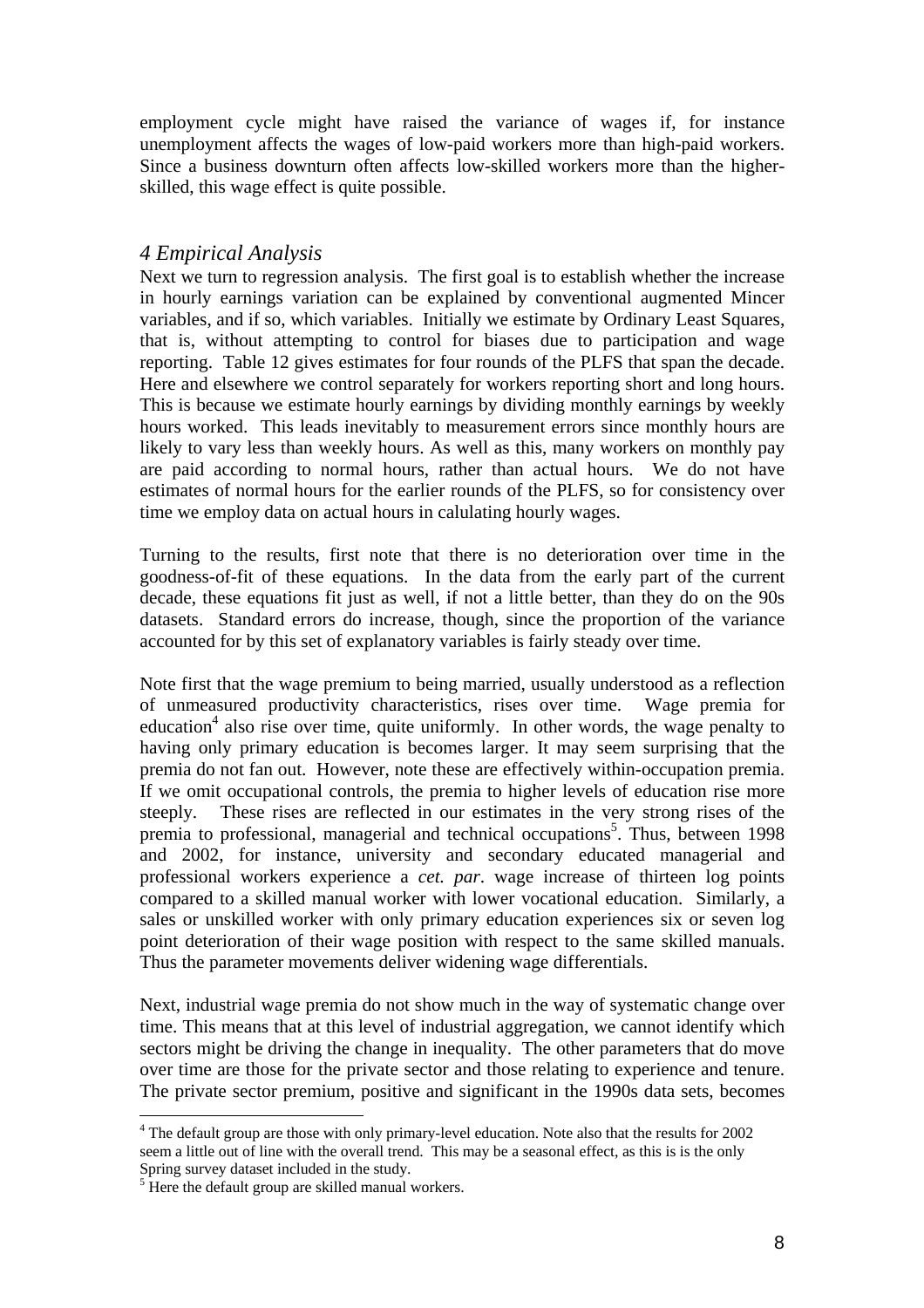insignificant in the 2000s data sets, perhaps because of the expansion of the private sector through the labour market. The premia to experience rise but flattens, while the return to year of tenure rises and steepens. The total effect is towards greater inequality.

Additionally, there is a well-defined and positive firm size effect on wages. Lastly, urban regions and regions with lower unemployment tend to have higher wages, and the effect of regional unemployment appears to grow over time. This is related to privatisation, see late in this section.

Next we investigate whether the changes over time in estimated parameters are due to changes in sampling biases. There are several potential sources of bias. First, there are the familiar participation and employment selection biases. We have seen that the participation rate and the employment to population ratio have changed markedly over the decade, so if there are parameter biases due to selection into job-holding, these may have shifted over time and may partly explain the changes in parameters we observe.

There is another potential bias due to the fact, discussed above, that not all employees revealed their earnings to the PLFS interviewers. In particular, white-collar workers, such as managers and clerical workers, were significantly less likely to report wages and this tendency increased over time. In principle, these three sources of bias that we might call the participation, labour force status and non-reporting biases could be dealt with separately. Without much relevant household information, we have no potential instruments for participation, so we are forced to collapse the three steps of selection into a single step and model what makes someone report their wage, as distinct from being a non-reporter. We estimate this joint wage reporting and wage determination system for the 1998 and 2002 samples. These two samples more-orless mark the beginning and the end of the rise in wage inequality. We model participation as depending on individual characteristics, such as education, age, gender, household and marital status as well as two potentially relevant regional characteristics, the degree of urbanisation and the unemployment rate.

To identify the participation/reporting equation, with little household information at our disposal, we use age and gender interacted plus a variable that helps identify employees who do not report wages. To explain, in later rounds of the survey, respondents are allowed to record an uncertain response, such as 'don't know', to the question about how many people work at their workplace. In earlier rounds only definite answers were allowed. We create an indicator variable called *vague* that takes the value 1 when a respondent is uncertain about firm size, and zero otherwise. Our hypothesis is that if a respondent is uncertain about the size of the firm, they also may not recall their wage, either out of genuine ignorance or because of an unwillingness fully to engage with the survey.

The results are given in Table 13. The Heckman correction term is significant, as is the *vague* variable. However, the wage equation parameters for both years are very similar to the results of Table 12, so the changes in parameters are also very similar.

In the absence of being able to provide evidence that the parameter changes 1998- 2002 are due to shifting sampling biases, our next experiment is to adapt the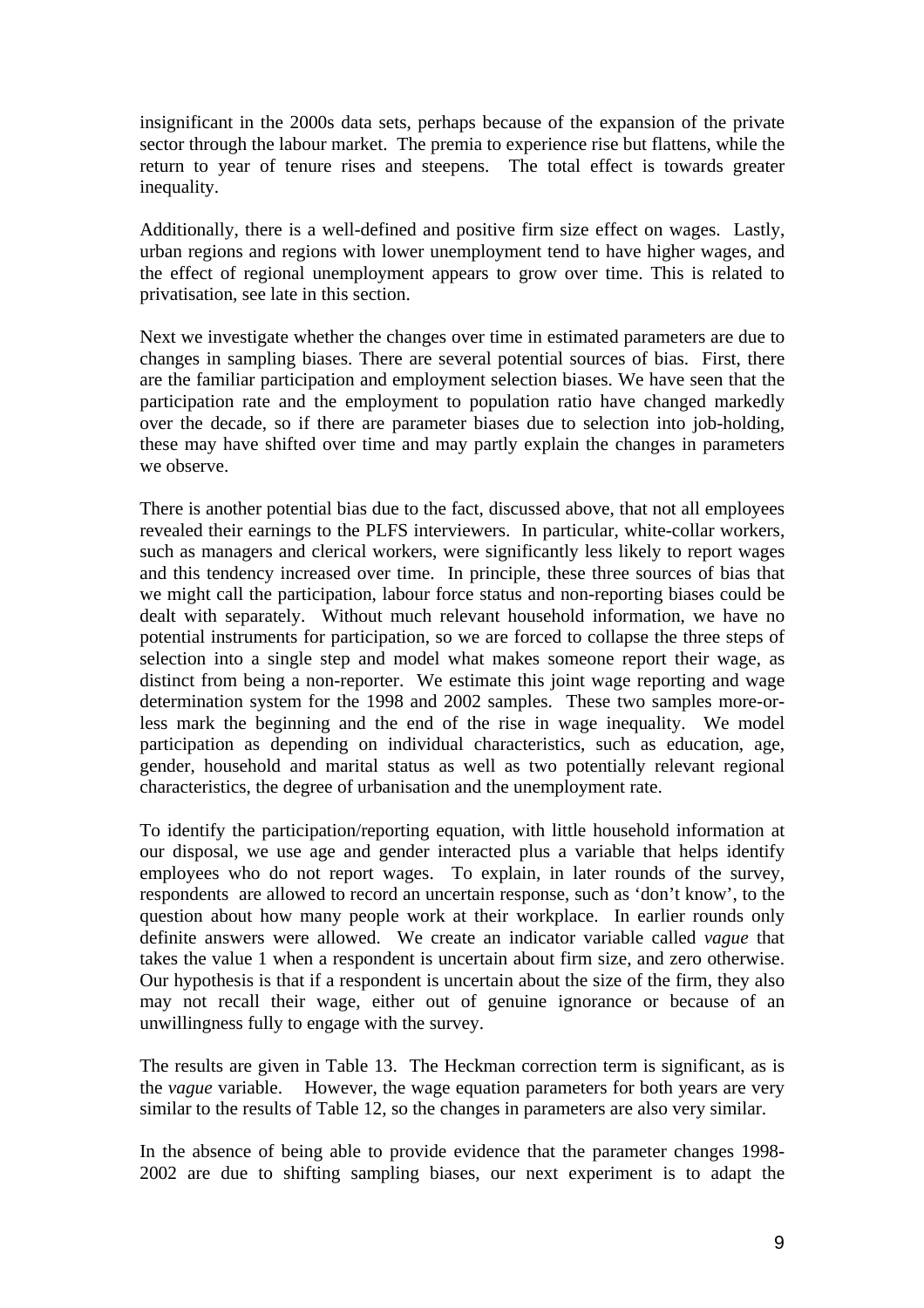technique of Blinder-Oaxaca decomposition to a variance decomposition as first suggested by Freeman (1982). Since the variance of the dependent variable of an OLS regression can be decomposed into explained and unexplained components, it follows that if we take two regressions the difference in variance is the sum of the differences in explained and unexplained components. If the same set of X variables are used in both regressions, then the explained component can be written as the sum of a change due to changes in coefficients and a change due to shifts in the X variable. In standard notation, the difference in the explained component is decomposed as

$$
b_2' X_2' X_2 b_2 - b_1' X_1' X_1 b_1 = [b_2' X_1' X_1 b_2 - b_1' X_1' X_1 b_1] + [b_2' X_2' X_2 b_2 - b_2' X_1' X_1 b_2]
$$

Table 14 decomposes the change in the log hourly wage variance for 1994-1998 and for 1998-2002. Of the 7.36 percentage point increase in wage variance 1998-2002, 4.07 points are due to shifting coefficients, as discussed above and -1.30 due to characteristics while 4.58 percentage points are unexplained by variables we employ. In other words, the changing characteristics of (wage-reporting) workers tended to reduce variance, while the increasing returns to education, senior white-collar occupations, experience and tenure have increased the variance of wages.

Though this procedure offers some useful insights, it leaves quite a lot of the increase in wage variance in the OLS residuals. We tried three methods of furthering our understanding. First, we investigated if there were systematic differences in the increases in residual variance among groups of workers defined by occupation and education. To do this, we collected the residuals from the 1998 and 2002 regressions reported in Table 12. Then, for each data set we calculated the standard error of these residuals for each of twenty educational/occupational groups<sup>[6](#page-11-0)</sup>. We also collected changes in average characteristics for each of these groups. Then we ran a regression attempting to explain the pattern in the rises, 1998-2002, of the standard deviation in log wages across these groups of workers. After a little specification searching, we found the equation reported in Table 15. This regression tells us that increases in residual standard deviation are associated positively with increases in the share of young workers in the group, but also with the private sector's share in the group and the share of women in the group. A note of caution is due here. The sample is small. this result is driven by two groups whose share of young workers and residual wage variance grew the fastest. These groups were primary-educated sales workers, predominantly women, and primary-educated skilled manuals, predominantly men. Both groups are predominantly in the private sector.

The second way we investigated the increased OLS residual variance is by estimating quantile regressions. If the impact on wages of any characteristic, education for instance, varies over the wage spectrum, then this variation increases the residual variation of OLS estimation. In Table 16 we report the results of an investigation of this issue, via the estimation of quantile regressions**<sup>7</sup>** for the November 1998 and spring 2002 PLFS rounds. Estimates at the  $10^{th}$ ,  $25^{th}$ ,  $50^{th}$ ,  $75^{th}$  and  $90^{th}$  quantiles are reported. The main results are as follows. First, the female wage disadvantage

<span id="page-11-0"></span> $6$  Groups were of the form: university-educated professionals, university-educated managers,

secondary-educated managers, ..., primary-educated sales workers,..., and so on.

<span id="page-11-1"></span> $\frac{7}{1}$  See Koenker and Hallock (2001) for an excellent introduction to quantile regression.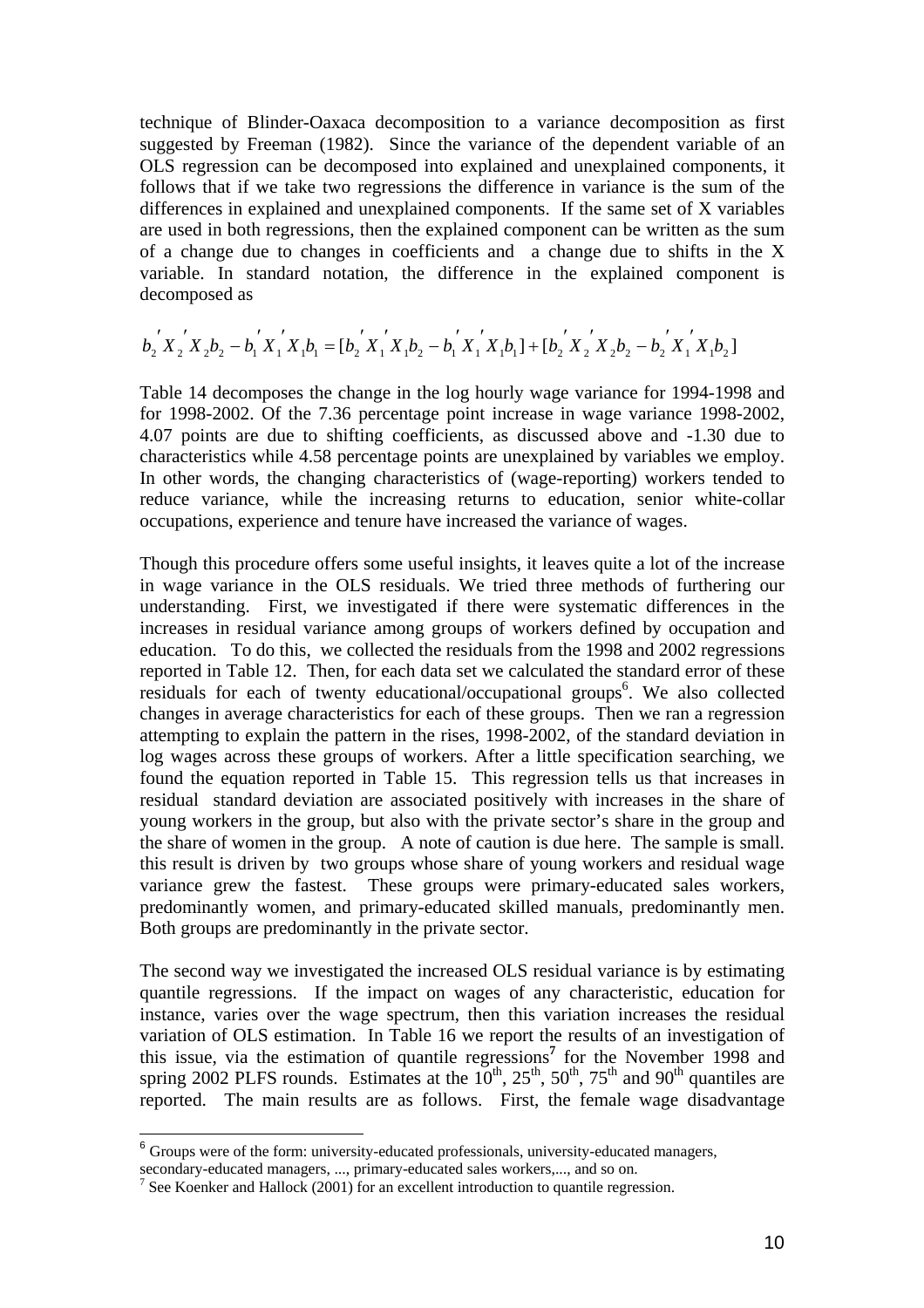widens as we move up the wage distribution. This result is familiar in transition countries; see for instance Newell and Reilly (2001). Secondly, the returns to university, post-secondary and vocational-secondary levels of education rise as we move up through the wage distribution. Thirdly the returns to working in the private sector rise as we regress through higher quantiles. Thus, as found by Newell and Socha (*op. cit*.), the private sector seems to generate greater *ceteris paribus* wage inequality. The returns to white collar occupations all increase across the wage spectrum as do the returns to semi-skilled work. Additionally, the returns to long experience (over 20 years) are larger at the high end of the wage spectrum. Finally, the impact of local unemployment has no differential effect on wages across the wage spectrum. This casts doubt on conventional macroeconomic theories of increased wage inequality over this period. Thus, in summary, many wage determinants have larger proportional impacts on wages in the upper parts of the wage distribution. These results suggest that the available characteristics can account for more of overall wage inequality than they are allowed to by OLS. However, it is not clear that this would lead to greater explanation in the *change* in wage variance. The one discernable change is that at the lower percentiles, the wage advantage of having five years or more experience increases sharply. This seems to fit with the results from Table 15, which demonstrated a link between increased OLS residual wage inequality and an increased share of young workers.

Thirdly, there is evidence in Table 17 that part of wage inequality that is systematically related to education is expanding faster in the private sector. The estimated private sector wage premia to university and secondary education increase twice as fast 1998-2002 as their public sector counterparts. Note that the default group are those with only primary education. Again the evidence is that this group's relative position is worsened particularly in the private sector. Another notable result from Table 17 is the much greater negative effect from local unemployment rate on wages in the private sector. This mostly likely arises from the greater prevalence of national pay bargaining in the public sector, but may also reflect harder bargaining by private sector firms. Lastly, it clear that the rise in residual wage variance is larger in the private sector, which is consistent with the result reported in Table 15.

#### *5. Conclusions*

The first finding of the paper is that the large increase in wage variance in data from the Polish Labour Force Survey around the turn of the century reflects a real phenomenon rather than being due to the various deficiencies of the data. Secondly, we show that the increase in variance is associated with rising relative average wages, and *ceteris paribus* wage premia, for highly-educated professional and managerial workers as well as notably large rises in within-group variances for these groups. These shifts inform our understanding of the thickening of the upper tail of the wage distribution. There is also a notably large fall in the relative wage and rise in the within-group variance of wages of workers with only primary education. A standard variance decomposition by educational groups (Table 7) shows large contributions from university and primary educated workers to both the within-group and between group parts of the increase in overall wage variance 1998-2002.

Our OLS regression work supports these findings, illustrating that there were sharp increases in the returns to professional and managerial work, as well as an increase in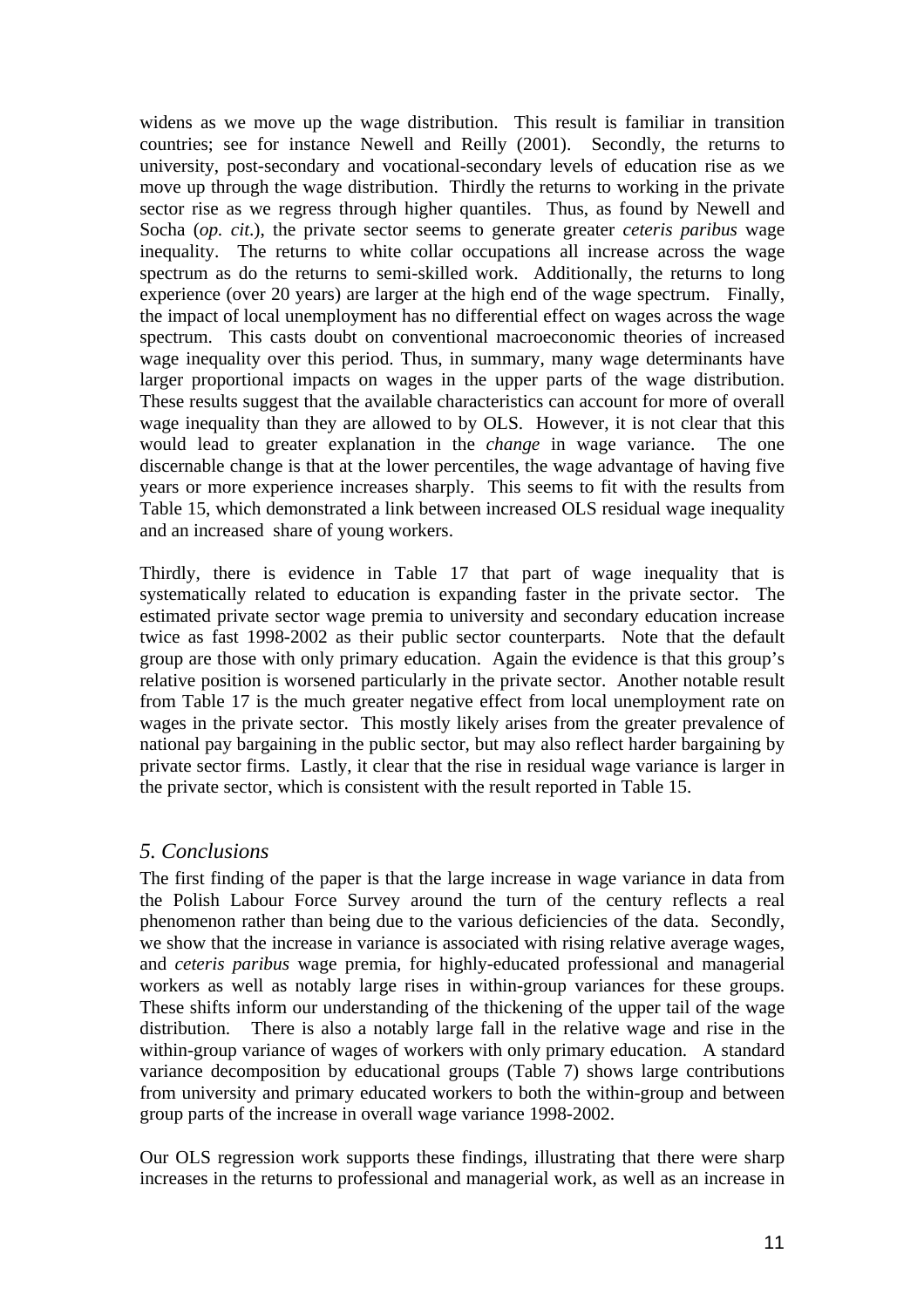the wage penalty imposed on primary-educated workers, after controlling for other characteristics. A regression-based decomposition of the change in wage variance (Table 14) apportions about one-half of the rise in wage inequality to these parameter shifts. By contrast changes in labour force characteristics have a small inequalityreducing effect. Our attempts to understand the other, residual, portion of the increased wage variation (see Tables 15, 16 and 17) suggest that this is greater in the private sector and that it is also are greater in skill-occupation groups that where the share of younger workers has increased more. The two most important groups in this respect were primary-educated workers in sales and skilled manual occupations.

In summary, these exercises suggest the proximate causes of the rise in wage inequality 1998-2002 were shifts in returns to education, increases in private sector employment and rises in the share of young people in some low-paid sectors of the labour market. What do these statistical results tell us about the deeper causes? Without data on taxes, we can say less about the impact of changes in the statutory minimum wage and tax changes. The thickening of the lower tail of the wage distribution is consistent with effects from the decline in the minimum wage. Similarly it is possible the rising inequality derives from the tax reforms. But these are probably not the major influences. The large rises in returns to highly-skilled occupations dominated by highly-educated workers and the fall in the return to primary-educated workers must be seen in the context of the very rapid structural and technological change of the Polish economy and the concurrent recession. There has undoubtedly been a large shift in labour demand away from manual workers to workers with higher levels of general education. Note how the share of skilled manual workers in the PLFS fell by 4 percentage points 1998-2002. This happened in tandem with, and partly via, the privatisation process and seems likely to be the core long-run driver of changes in the wage distribution at least until the supply of educated workers catches up with demand.

We have demonstrated that the private sector tends to pay more unequally than the state sector, and since there was a surge of privatisation 1998-2002, this contributed to the rise in wage inequality. It is also true that inequality, in the forms of hourly wage variance and of regression wage premia to education and occupation is consistently higher, and in the case of education premia, rose more quickly in the private sector data. Why are wages more and increasingly unequal in the private sector? Again, adjudicating between competing theories is beyond the power of the PFLS data, but the private sector-public sector gap in wage sensitivity to local unemployment helps our understanding. The lack public sector wage sensitivity to local unemployment is an interesting finding that naturally leads to speculation about the impact of differences in either the level of bargaining or in the level of social responsibility felt by managers. Whatever the reason for this phenomenon, in the period 1998-2002, the recession and the extension of privatisation combined to depress wages in higher unemployment regions more severely than previously.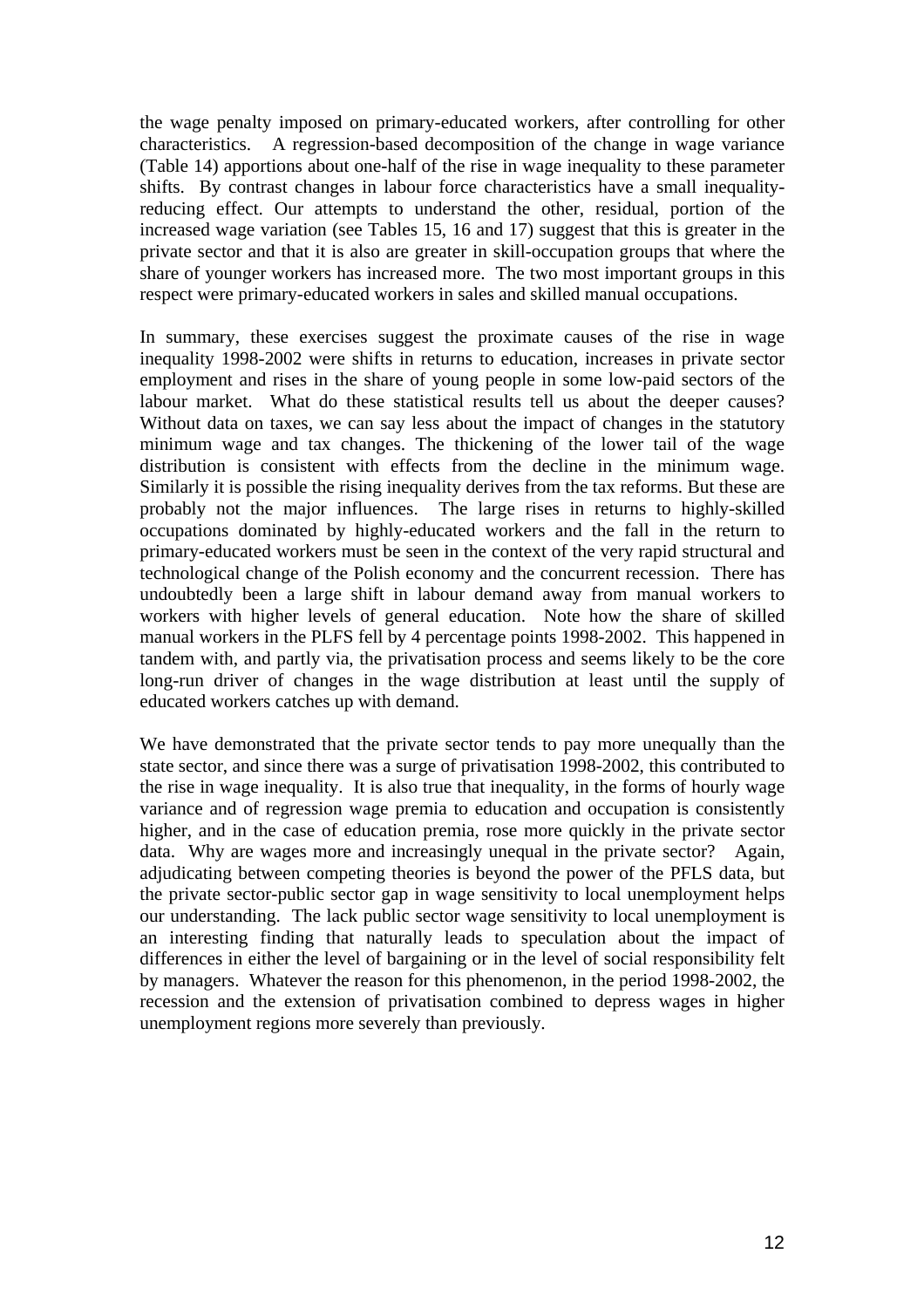#### *6. References*

Freeman, R.B.(1982) "Union wage practices and wage dispersion within establishments", *Industrial & Labor Relations Review*, Vol. 36, pp.3-20.

Heckman, J. (1976), "The Common Structure of Statistical Models of Truncation, Sample Selection, and Limited Dependent Variables and a Simple Estimator for Such Models", *Annals of Economic and Social Measurement*, 5, 1976, 475-492.

Keane, M. P. and E. Prasad (2002) "Changes in the Structure of Earnings During the Polish Transition", IZA *Discussion Paper* No 496, May.

Koenker, R. and K. F. Hallock, (2001) "Quantile Regressions", *Journal of Economic Perspectives,* 15: 4, 143-156.

Milanovic, B., (1999), "Explaining the increase in inequality during transition", *Economics of Transition*, 7 (2), 299-341.

Newell, A. and B. Reilly (2001), "The gender wage gap in the transition from communism: some empirical evidence", *Economic Systems*, 25, 287-304.

Newell, A. and M. W. Socha (2005)" The Distribution of Wages in Poland, 1992- 2002," *IZA* Discussion Paper 1485.

OECD (2001), *Taxing wages*, OECD Paris.

OECD (2004), *OECD Economic Surveys: Poland 2004*, OECD Paris.

Oi, W. Y., and T. Idson (1999), "Firm Size and Wages" in Ashenfelter, O and D. Card (eds.) *Handbook of Labor Economics Vol 3,* North-Holland.

Popinski, W. (2006), 'Development of the Polish Labour Force Survey', *Statistics in Transition,* 7, 5, 1009-1030.

Rutkowski, J. (1996), 'High Skills Pay Off: The Changing Wage Structure During the Transition in Poland', *Economics of Transition*, 4, 89–111.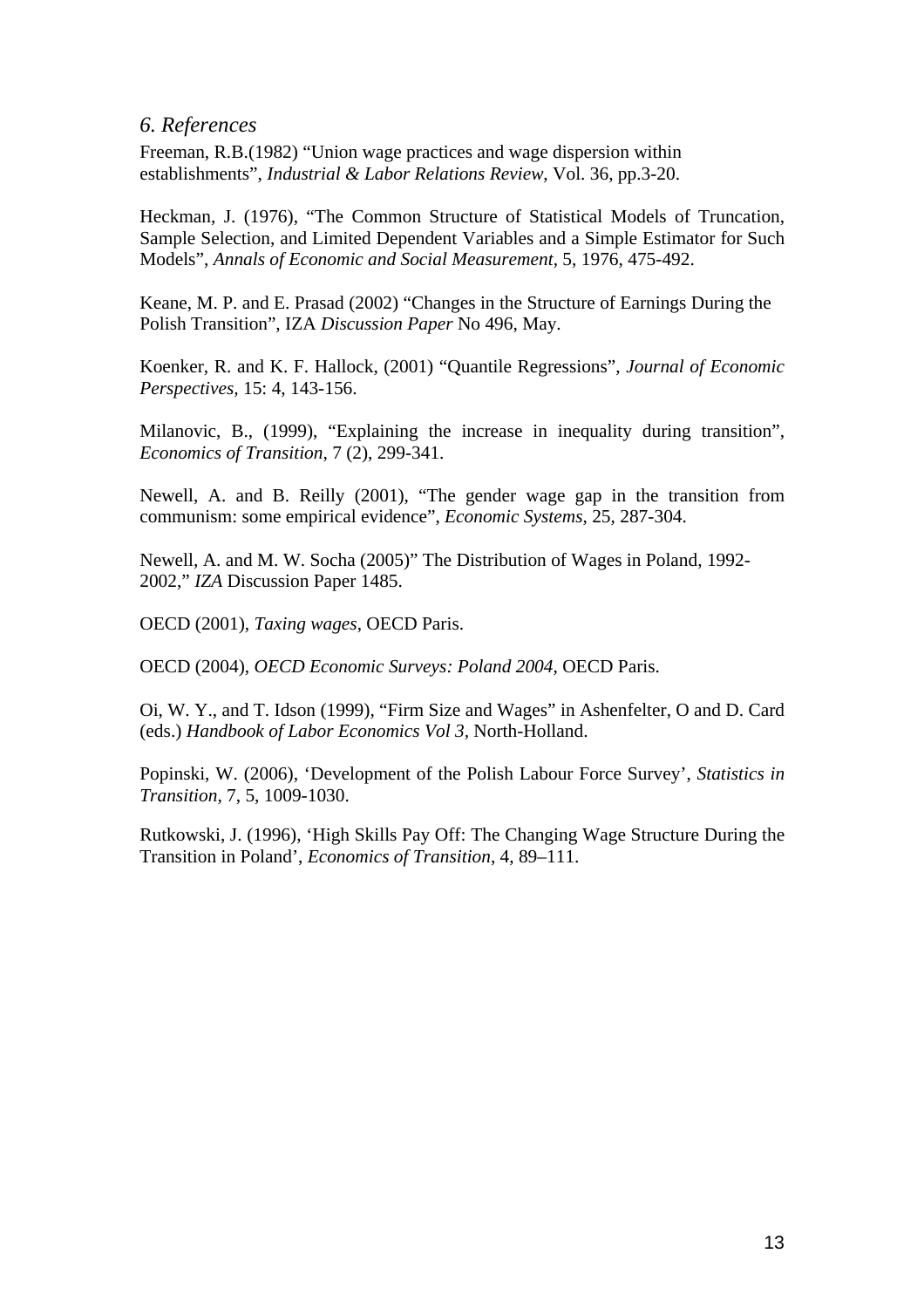| Country              | 1989 1994 2004    |             |
|----------------------|-------------------|-------------|
| Czech Republic       | $0.204$ $0.260$ - |             |
| Hungary              | $0.268$ $0.324$ - |             |
| Poland               | 0.207 0.281 0.351 |             |
| Slovenia             | 0.219 0.275 0.303 |             |
|                      |                   |             |
| Latvia               | 0.244 0.325 0.321 |             |
| Lithuania            | 0.260 0.390 0.394 |             |
|                      |                   |             |
| Romania              | 0.155 0.277 0.358 |             |
|                      |                   |             |
| <b>FYR Macedonia</b> |                   | 0.253 0.243 |
| <b>Belarus</b>       | $0.234 - 0.338$   |             |
| Moldova<br>Russia    | 0.250 0.379 0.342 |             |
|                      | 0.271 0.446 0.469 |             |
| Ukraine              | $0.244 - 0.410$   |             |
|                      |                   |             |
| Armenia              | 0.258 0.321 0.543 |             |
| Azerbaijan           | $0.275$ $0.428$ - |             |
|                      |                   |             |
| Kazakhstan           | $0.276 - 0.370$   |             |
| Kyrgyzstan           | 0.260 0.443 0.473 |             |

Table 1: Gini coefficients for earnings, selected countries, 1989-2004.

Source : UNICEF's TransMONEE database, available at http://www.uniceficdc.org/resources/transmonee.html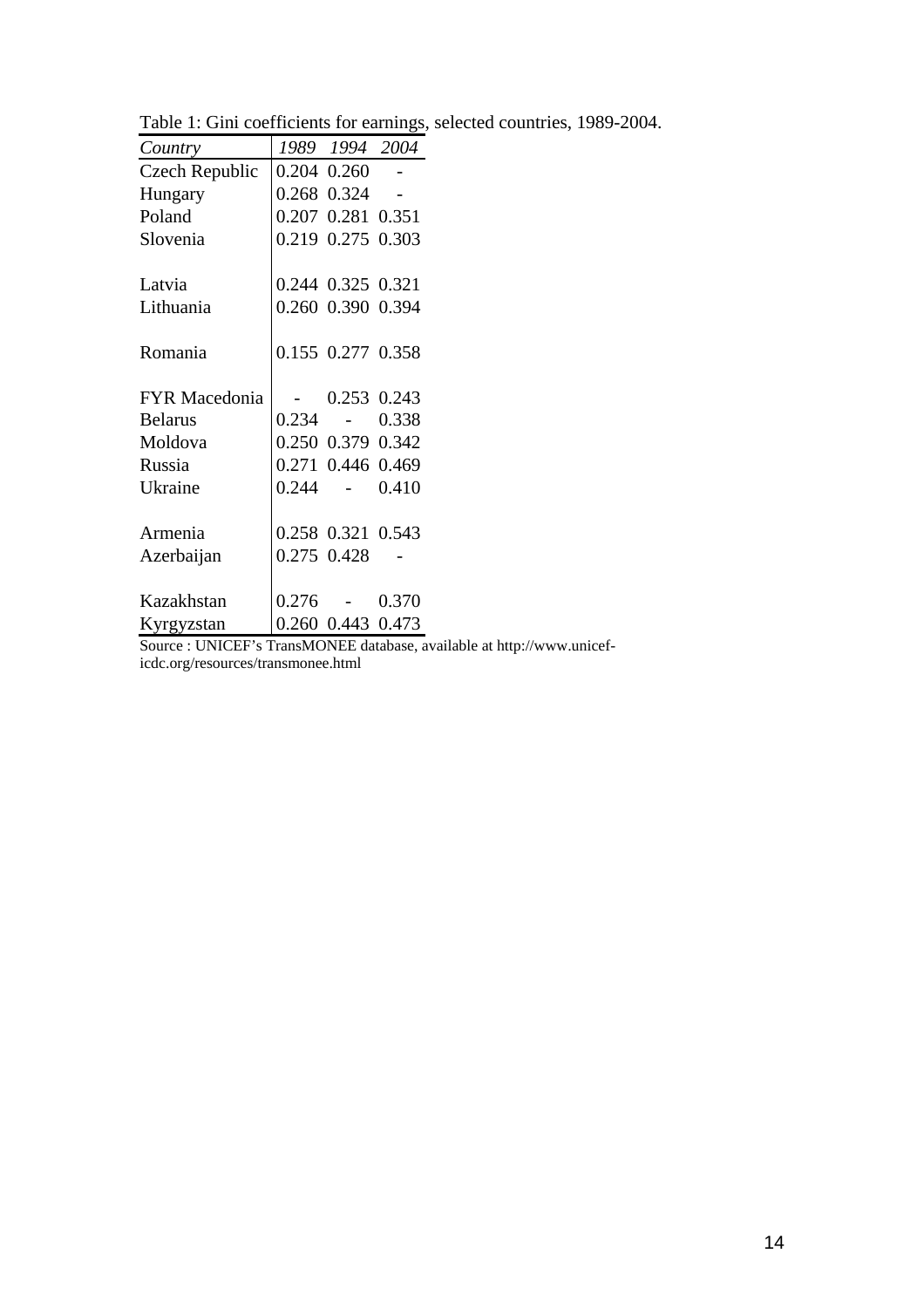|      | $\cdots$<br>90/10 decile | 90/50 decile | $50/10$ decile | $Gini$ (.sd.)    | SD of log |
|------|--------------------------|--------------|----------------|------------------|-----------|
|      | ratio                    | ratio        | ratio          |                  | monthly   |
|      |                          |              |                |                  | wages     |
| 1993 | 2.61                     | 1.60         | 1.63           | 0.227(.003)      | 0.393     |
| 1994 | 2.81                     | 1.84         | 1.52           | 0.235(.003)      | 0.402     |
| 1995 | 2.62                     | 1.81         | 1.45           | 0.236(0.003)     | 0.402     |
| 1996 | 2.71                     | 1.83         | 1.49           | 0.237(0.003)     | 0.404     |
| 1997 | 2.62                     | 1.69         | 1.55           | 0.235(.003)      | 0.400     |
| 1998 | 2.50                     | 1.79         | 1.56           | 0.231(0.003)     | 0.395     |
| 1999 | 2.88                     | 1.87         | 1.54           | 0.238(.003)      | 0.412     |
| 2000 | 2.50                     | 1.67         | 1.50           | 0.240(0.003)     | 0.417     |
| 2001 | 2.76                     | 1.78         | 1.55           | 0.257(.003)      | 0.481     |
| 2002 | 2.86                     | 1.78         | 1.61           | $0.264$ $(.004)$ | 0.495     |
| 2003 | 2.98                     | 1.85         | 1.61           | 0.262(0.003)     | 0.483     |
| 2004 | 3.00                     | 1.80         | 1.67           | $0.262$ $(.003)$ | 0.496     |

Table 2: Monthly wage distribution 1993-2004, from Polish Labour Force Survey

Notes: These statistics are derived from the 4th quarter survey for all years except 2002, for which the 2nd quarter survey is used.

Table 3 Illustrating the spikes in the wage recall data, November 1998 PLFS

| Monthly wage in zlotys | % of sample |  |
|------------------------|-------------|--|
| less than 400          | 0.9         |  |
| 400                    | 1.4         |  |
| 401 to 449             | 1.3         |  |
| 450                    | 2.4         |  |
| 451-499                | 2.1         |  |
| 500                    | 7.7         |  |
| 501-549                | 2.6         |  |
| 550                    | 3.8         |  |
| 551-599                | 2.3         |  |
| 600                    | 9.6         |  |
| 601-649                | 1.8         |  |
| 650                    | 4.0         |  |
| 651-699                | 1.9         |  |
| 700                    | 8.8         |  |
| more than 700 zlotys   | 49.3        |  |
| Source: PLFS.          |             |  |

Source: PLFS.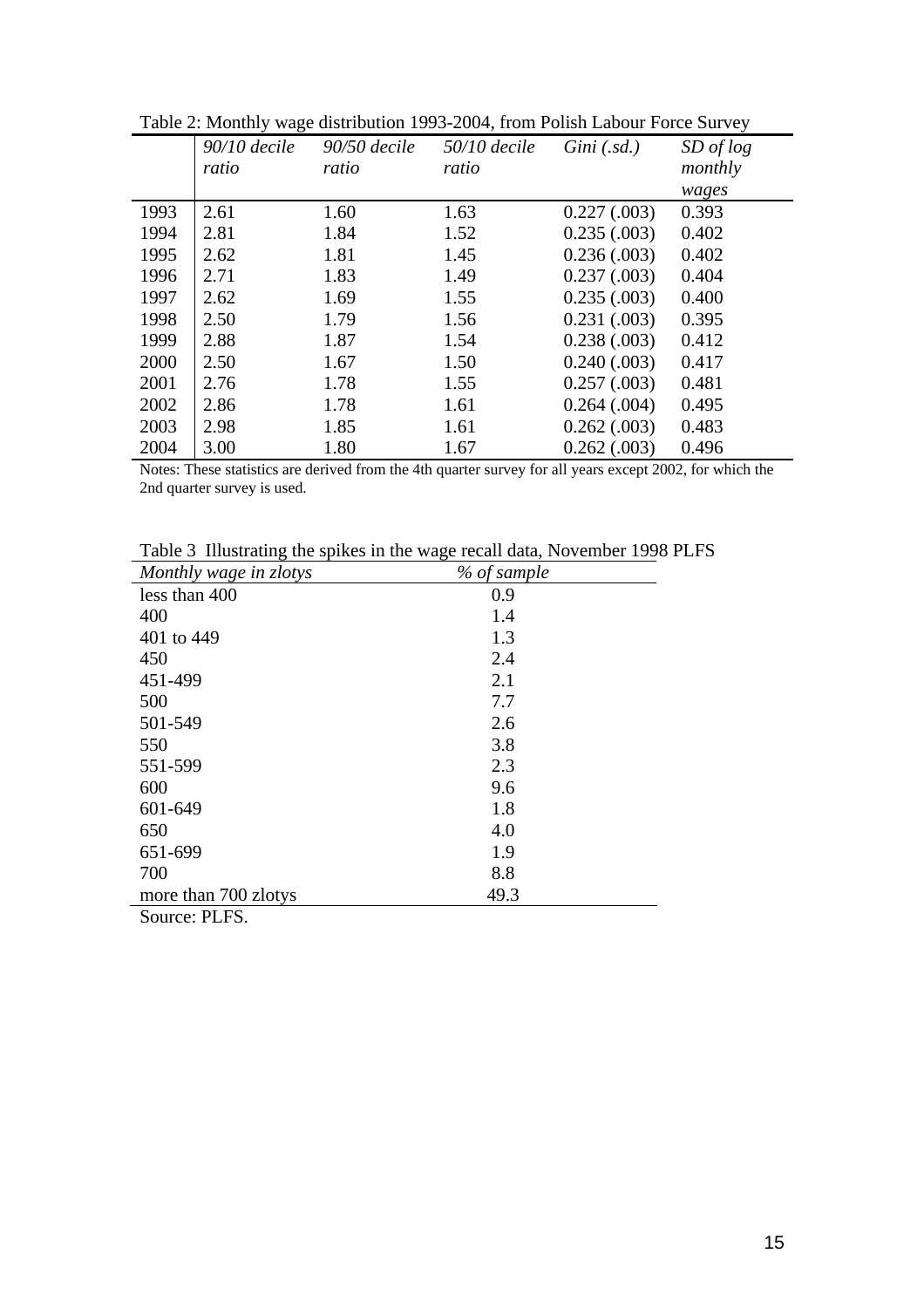|      | % under 20 hours | % under 30 hours | % over 48 hours |
|------|------------------|------------------|-----------------|
| 1993 | 2.5              | 6.9              | 6.9             |
| 1994 | 2.4              | 6.5              | 7.8             |
|      |                  |                  |                 |
| 1998 | 2.3              | 6.1              | 7.0             |
| 1999 | 2.7              | 7.9              | 8.4             |
| 2000 | 2.5              | 8.5              | 8.1             |
| 2001 | 6.0              | 14.6             | 8.8             |
| 2002 | 7.0              | 14.1             | 8.3             |
| 2003 | 11.6             | 21.5             | 15.7            |
| 2004 | 11.7             | 20.1             | 15.5            |

Table 4: The increasing incidence of non-standard hours in the distribution of weekly hours, 1993-2004, from Polish Labour Force Survey

Notes: These statistics are derived from the 4th quarter survey for all years except 2002, for which the 2nd quarter survey is used.

| Table 5: Hourly wage distribution 1993-2004, from Polish Labour Force Survey |  |  |
|------------------------------------------------------------------------------|--|--|
|                                                                              |  |  |

| $90/10$ decile | 90/50 decile | $50/10$ decile | Gini(s.d.)   | s.d. of log |
|----------------|--------------|----------------|--------------|-------------|
| ratio          | ratio        | ratio          |              | hourly      |
|                |              |                |              | wages       |
| 2.40           | 1.83         | 1.60           | 0.225(.003)  | 0.431       |
| 3.00           | 1.90         | 1.58           | 0.255(.003)  | 0.434       |
|                |              |                |              |             |
| 2.90           | 1.90         | 1.52           | 0.248(.003)  | 0.430       |
| 3.08           | 1.93         | 1.60           | 0.267(0.004) | 0.459       |
| 3.09           | 1.96         | 1.58           | 0.272(0.004) | 0.465       |
| 3.33           | 1.78         | 1.55           | 0.288(.004)  | 0.497       |
| 2.86           | 1.78         | 1.61           | 0.276(.004)  | 0.509       |
| 2.98           | 1.85         | 1.61           | 0.300(.004)  | 0.511       |
| 3.00           | 1.80         | 1.67           | 0.298(.004)  | 0.513       |
|                |              |                |              |             |

Notes: These statistics are derived from the 4th quarter survey for all years except 2002, for which the 2nd quarter survey is used.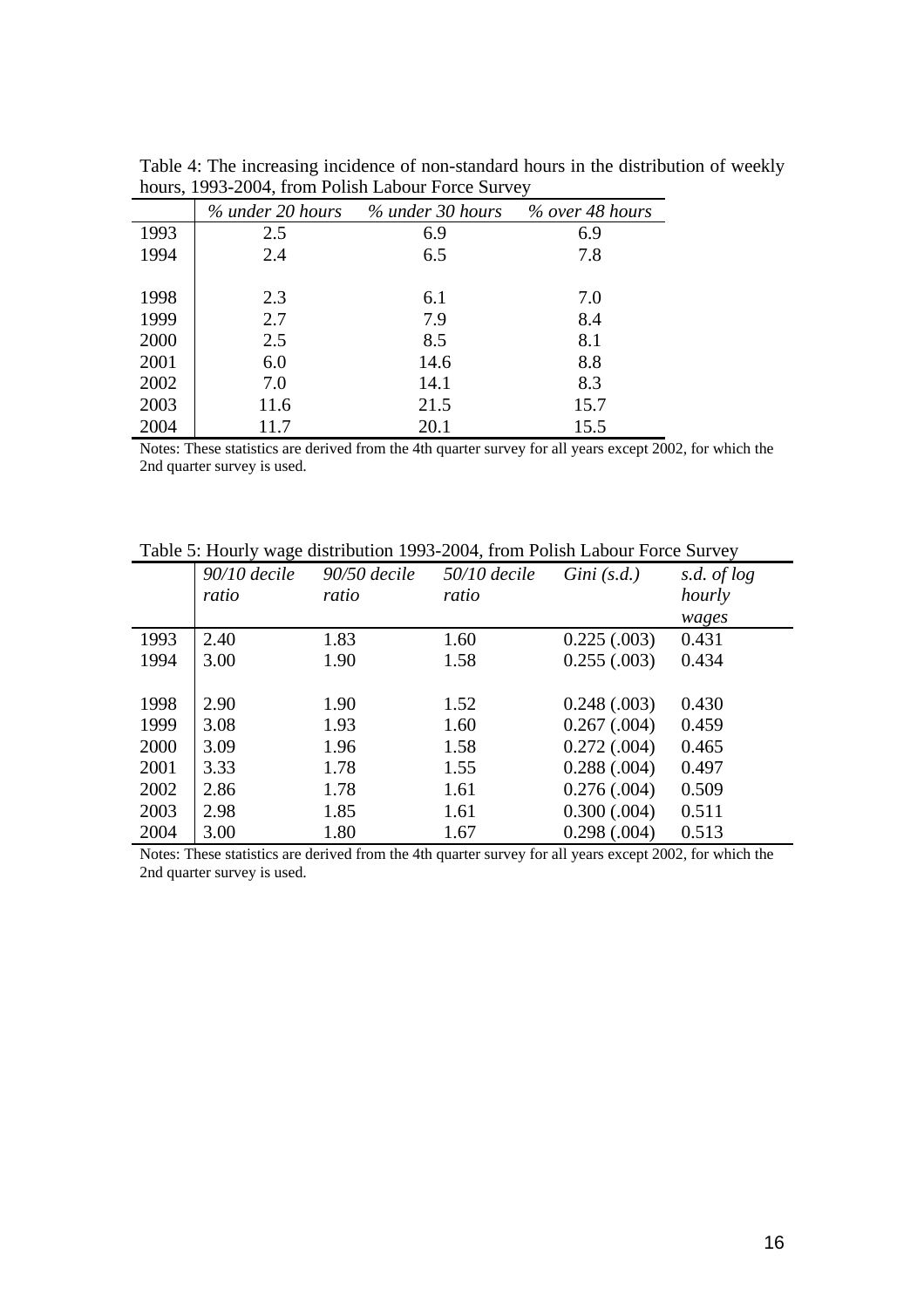|                           | Proportion who are:      | 1998 | 1998 | 2002 | 2002 |
|---------------------------|--------------------------|------|------|------|------|
|                           |                          | all  | give | all  | give |
|                           |                          |      | wage |      | wage |
|                           | Married                  | 0.75 | 0.75 | 0.74 | 0.74 |
|                           | Reveal their wages       | 0.82 |      | 0.66 |      |
|                           | Full-time student        | 0.05 | 0.06 | 0.06 | 0.06 |
| Education                 |                          |      |      |      |      |
|                           | University               | 0.13 | 0.13 | 0.15 | 0.12 |
|                           | <b>Lower Vocational</b>  | 0.38 | 0.37 | 0.34 | 0.36 |
|                           | Primary                  | 0.11 | 0.11 | 0.10 | 0.10 |
| Industry, sector and size |                          |      |      |      |      |
|                           | Ag, Mining, Manufacture  | 0.34 | 0.34 | 0.32 | 0.34 |
|                           | Trade and repair         | 0.14 | 0.14 | 0.16 | 0.16 |
|                           | Finance and real estate  | 0.06 | 0.06 | 0.07 | 0.07 |
|                           | <b>Private Sector</b>    | 0.41 | 0.41 | 0.56 | 0.58 |
|                           | Firm size 1 to 20        | 0.30 | 0.29 | 0.32 | 0.29 |
|                           | Firm size over 100       | 0.40 | 0.38 | 0.34 | 0.35 |
| Occupation                |                          |      |      |      |      |
|                           | Professional             | 0.12 | 0.12 | 0.12 | 0.08 |
|                           | <b>Sales</b>             | 0.10 | 0.10 | 0.13 | 0.13 |
|                           | Skilled manual           | 0.26 | 0.26 | 0.22 | 0.23 |
| Experience and tenure     |                          |      |      |      |      |
|                           | Under 5 years experience | 0.15 | 0.15 | 0.13 | 0.12 |
|                           | Over 20 years experience | 0.45 | 0.45 | 0.50 | 0.50 |
|                           | Over 10 years tenure     | 0.39 | 0.39 | 0.37 | 0.38 |

Table 6: Selected Descriptive Statistics for Employees, 1998 and 2002

*Note*. From 2002 the firm size categories change as follows: 1 to 20 becomes 1 to 19. Here and throughout potential experience is measured as equal to age  $-7$  – years in education.

|                   | 1998                              |      | 2002                              |          |  |
|-------------------|-----------------------------------|------|-----------------------------------|----------|--|
|                   | $\overline{W}_{i} - \overline{W}$ | σ    | $\overline{W}_{i} - \overline{W}$ | $\sigma$ |  |
| <i>Occupation</i> |                                   |      |                                   |          |  |
| Professional      | 0.45                              | 0.43 | 0.45                              | 0.52     |  |
| Managerial        | 0.48                              | 0.42 | 0.60                              | 0.50     |  |
| Technical         | 0.08                              | 0.38 | 0.18                              | 0.43     |  |
| Clerical          | $-0.04$                           | 0.33 | 0.03                              | 0.36     |  |
| <b>Sales</b>      | $-0.30$                           | 0.32 | $-0.28$                           | 0.37     |  |
| Skilled manual    | $-0.07$                           | 0.36 | $-0.08$                           | 0.41     |  |
| Semi-skilled      | $-0.02$                           | 0.36 | $-0.01$                           | 0.40     |  |
| Unskilled         | $-0.30$                           | 0.28 | $-0.30$                           | 0.32     |  |
| Education         |                                   |      |                                   |          |  |
| University        | 0.50                              | 0.43 | 0.53                              | 0.52     |  |
| Gn. Secondary     | 0.01                              | 0.39 | 0.02                              | 0.42     |  |
| Lr. Vocational    | $-0.13$                           | 0.35 | $-0.16$                           | 0.40     |  |
| Primary           | $-0.22$                           | 0.35 | $-0.34$                           | 0.52     |  |
| <b>Sector</b>     |                                   |      |                                   |          |  |
| Private           | $-0.09$                           | 0.43 | $-0.11$                           | 0.51     |  |
| Public            | 0.06                              | 0.42 | 0.14                              | 0.48     |  |

Table 7 Wage gaps and wage variance by occupation, education and sector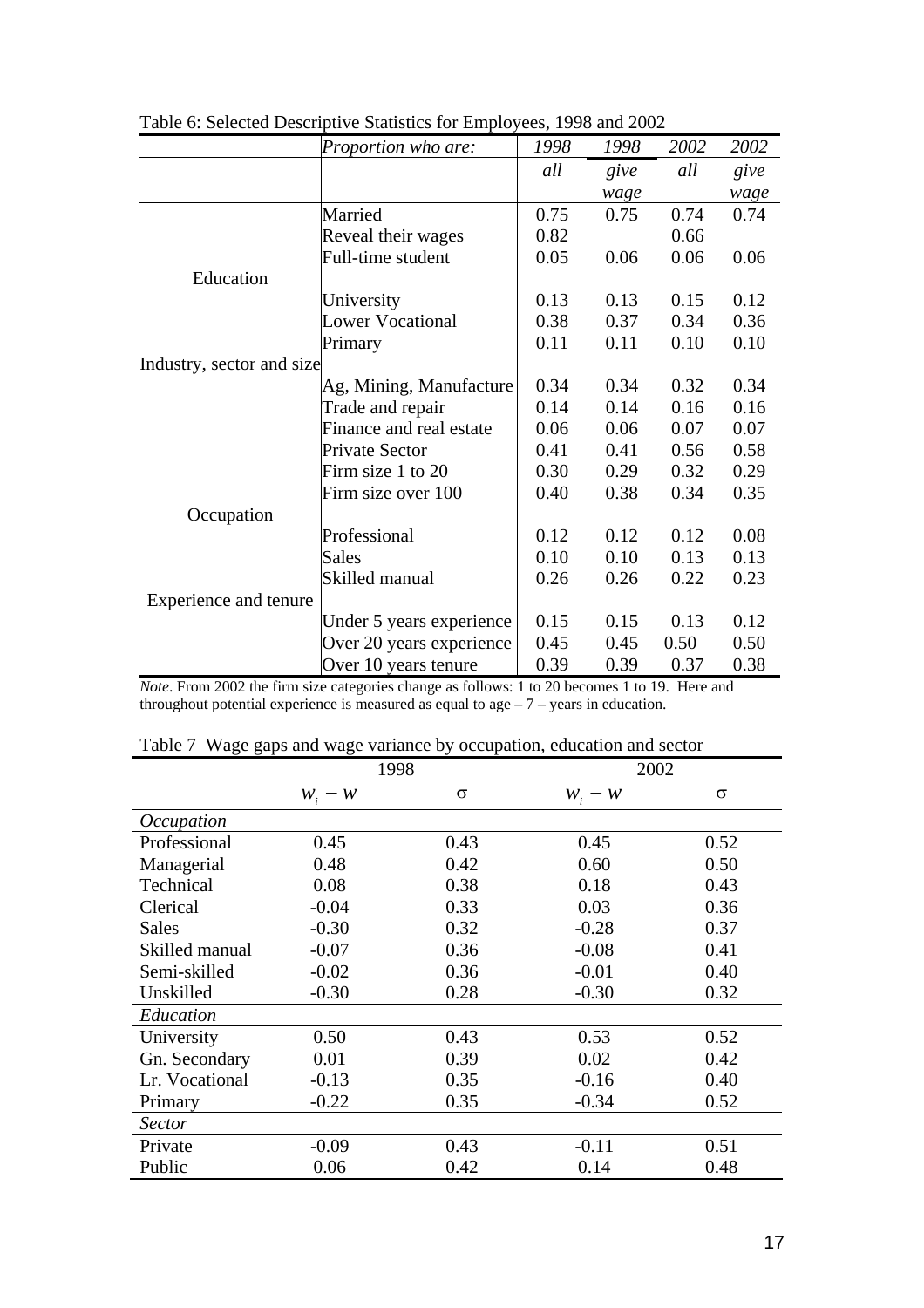|      | Share of managers and<br>professionals |                    |                              |                               |
|------|----------------------------------------|--------------------|------------------------------|-------------------------------|
|      | Among wage<br>revealers                | Among<br>employees | Actual s.d. of<br>log hourly | Counterfactual<br>s.d. of log |
|      |                                        |                    | wages                        | hourly wages                  |
| 1998 | 0.161                                  | 0.168              | 0.430                        | 0.432                         |
| 2000 | 0.163                                  | 0.176              | 0.465                        | 0.468                         |
| 2002 | 0.153                                  | 0.177              | 0.509                        | 0.518                         |
| 2004 | 0.178                                  | 0.207              | 0.513                        | 0.524                         |

Table 8 : Impact of non-revelation on the occupational and wage distribution of employees, 1998-2004

Table 9 Changes at the tails of the hourly wage distribution

| Percent of wage respondents earning $X\%$ or less | 1998 | 2002 |
|---------------------------------------------------|------|------|
| than the average hourly wage:                     |      |      |
| 40%                                               | 1.1  | 2.9  |
| 50%                                               | 5.6  | 9.8  |
| 60%                                               | 19.5 | 22.3 |
| 150%                                              | 88   | 86   |
| 200%                                              | 96   | 94   |

Table 10 Estimated characteristics of the population of working age, 1994-2004

| Proportion who are:        | 1994r4 | 1998r4 | 2002r2 | 2004r4 |
|----------------------------|--------|--------|--------|--------|
| Women                      | 0.491  | 0.489  | 0.491  | 0.510  |
| Household head             | 0.384  | 0.363  | 0.354  | 0.362  |
| Married                    | 0.668  | 0.630  | 0.606  | 0.612  |
| Ed-University              | 0.073  | 0.079  | 0.088  | 0.116  |
| Ed-Post Sec.               | 0.027  | 0.026  | 0.030  | 0.030  |
| Ed-General Sec.            | 0.196  | 0.217  | 0.209  | 0.206  |
| Ed-Vocational Sec.         | 0.070  | 0.077  | 0.086  | 0.097  |
| <b>Ed-Lower Vocational</b> | 0.302  | 0.311  | 0.310  | 0.295  |
| Ed-Primary or lower        | 0.318  | 0.283  | 0.272  | 0.254  |
| Employee                   | 0.414  | 0.399  | 0.365  | 0.362  |
| Unemployed                 | 0.104  | 0.118  | 0.146  | 0.119  |
| Employed                   | 0.586  | 0.552  | 0.515  | 0.506  |
| Participants               | 0.680  | 0.670  | 0.661  | 0.625  |
| Aged 15 to 20              | 0.162  | 0.166  | 0.150  | 0.122  |
| Aged 21 to 25              | 0.099  | 0.113  | 0.120  | 0.115  |
| Aged 26 to 30              | 0.091  | 0.094  | 0.101  | 0.099  |
| Aged 31 to 35              | 0.110  | 0.087  | 0.088  | 0.093  |
| Aged 36 to 40              | 0.137  | 0.108  | 0.088  | 0.083  |
| Aged 41 to 45              | 0.132  | 0.131  | 0.119  | 0.099  |
| Aged 46 to 50              | 0.094  | 0.121  | 0.129  | 0.118  |
| Aged 51 to 55              | 0.073  | 0.091  | 0.114  | 0.111  |
| Aged 56 to 60              | 0.072  | 0.063  | 0.066  | 0.088  |
| Sample Size                | 43666  | 37039  | 38132  | 38132  |

Source: Author's calculations from the PLFS.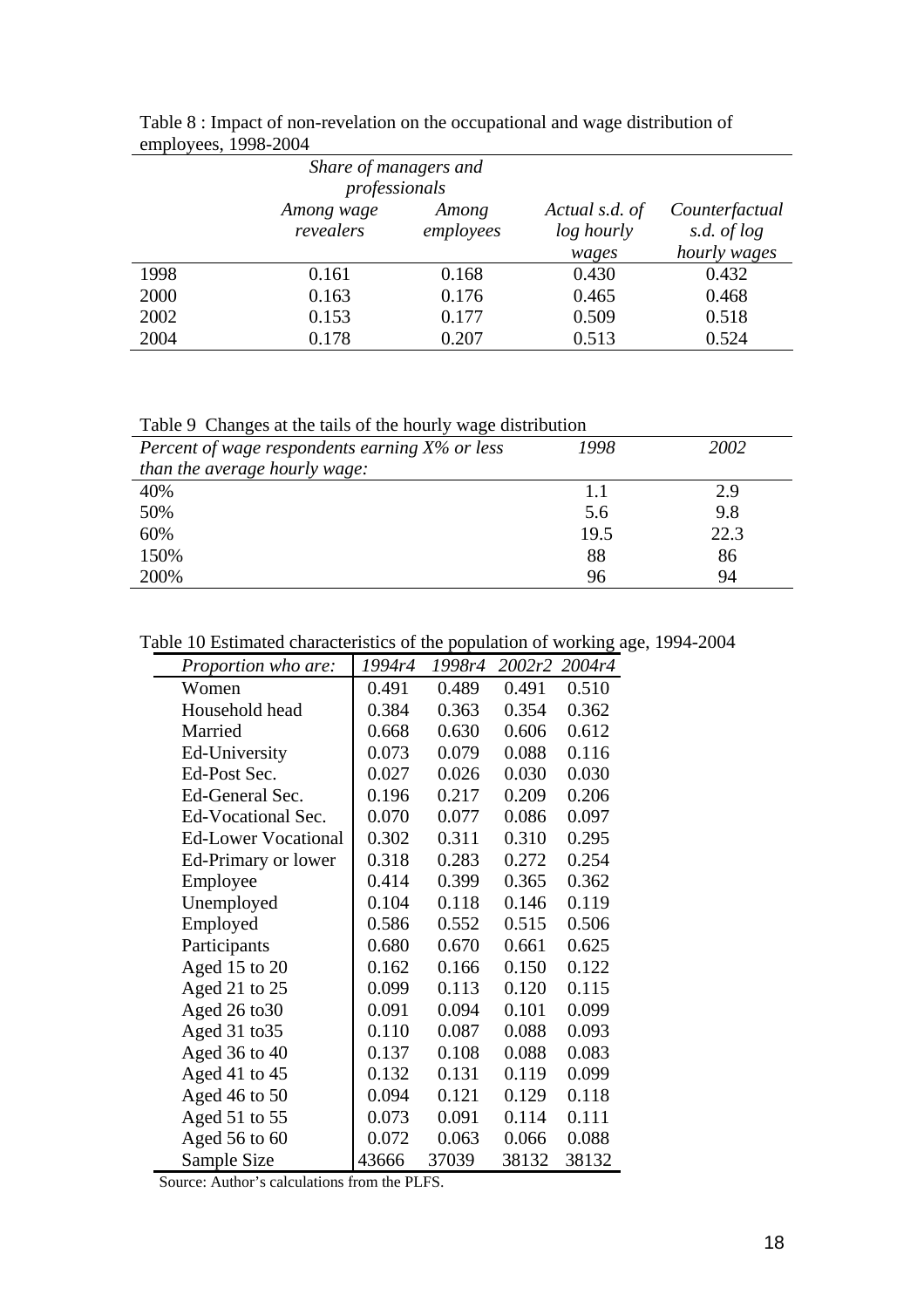| Proportion who are:         |      | 1994r4 1998r4 | 2002r2 | 2004r4 |
|-----------------------------|------|---------------|--------|--------|
| Women                       | 0.47 | 0.47          | 0.48   | 0.47   |
| Household head              | 0.50 | 0.47          | 0.50   | 0.49   |
| Married                     | 0.78 | 0.75          | 0.74   | 0.73   |
| Ed-University               | 0.13 | 0.13          | 0.15   | 0.22   |
| Ed-Post Sec.                | 0.05 | 0.04          | 0.05   | 0.4    |
| Ed-General Sec.             | 0.27 | 0.28          | 0.28   | 0.26   |
| Ed-Vocational Sec.          | 0.07 | 0.06          | 0.08   | 0.08   |
| <b>Ed-Lower Vocational</b>  | 0.35 | 0.38          | 0.34   | 0.31   |
| Ed-Primary                  | 0.14 | 0.11          | 0.10   | 0.08   |
| Agriculture                 | 0.04 | 0.03          | 0.03   | 0.03   |
| Mining                      | 0.05 | 0.03          | 0.02   | 0.02   |
| Manufacturing               | 0.29 | 0.28          | 0.27   | 0.25   |
| <b>Utilities</b>            | 0.03 | 0.02          | 0.02   | 0.02   |
| Construction                | 0.07 | 0.08          | 0.06   | 0.07   |
| Trade and repair            | 0.11 | 0.14          | 0.16   | 0.16   |
| Transport                   | 0.07 | 0.07          | 0.07   | 0.07   |
| Finance and real estate     | 0.05 | 0.06          | 0.07   | 0.08   |
| Public services and defense | 0.30 | 0.29          | 0.30   | 0.30   |
| <b>Private Sector</b>       | 0.25 | 0.41          | 0.56   | 0.59   |
| Firm size 1 to 20           | 0.26 | 0.30          | 0.32   | 0.31   |
| Firm size 21 to 50          | 0.17 | 0.17          | 0.18   | 0.18   |
| Firm size 51 to 100         | 0.13 | 0.13          | 0.16   | 0.16   |
| Firm size over 100          | 0.45 | 0.40          | 0.34   | 0.35   |
| Professional                | 0.13 | 0.12          | 0.13   | 0.16   |
| Managerial                  | 0.05 | 0.04          | 0.05   | 0.05   |
| Technical                   | 0.16 | 0.15          | 0.16   | 0.15   |
| Clerical                    | 0.09 | 0.10          | 0.10   | 0.09   |
| <b>Sales</b>                | 0.08 | 0.11          | 0.12   | 0.12   |
| Farm workers                | 0.01 | 0.01          | 0.01   | 0.01   |
| Skilled manual              | 0.26 | 0.25          | 0.21   | 0.20   |
| Semi-skilled manual         | 0.11 | 0.11          | 0.11   | 0.12   |
| Unskilled                   | 0.11 | 0.11          | 0.11   | 0.10   |
| Reveal their wages          | 0.89 | 0.82          | 0.66   | 0.63   |
| Full-time student           | 0.01 | 0.05          | 0.06   | 0.08   |
| Under 5 years experience    | 0.12 | 0.15          | 0.13   | 0.11   |
| 5 to 10 years experience    | 0.13 | 0.13          | 0.13   | 0.14   |
| 10 to 20 years experience   | 0.33 | 0.28          | 0.25   | 0.26   |
| Over 20 years experience    | 0.43 | 0.45          | 0.50   | 0.47   |
| Tenure less than a year     | 0.15 | 0.15          | 0.14   | 0.17   |
| 1 to 5 years tenure         | 0.23 | 0.28          | 0.30   | 0.28   |
| 5 to 10 years tenure        | 0.18 | 0.18          | 0.19   | 0.20   |
| Over 10 years tenure        | 0.44 | 0.39          | 0.37   | 0.36   |

*Note*. From 2002 the firm size categories change as follows: 1 to 20 becomes 1 to 19; 21 to 50 becomes 20 to 49; 51 to 100 becomes 50 to 100. Here and throughout potential experience is measured as equal to age – 7 – years in education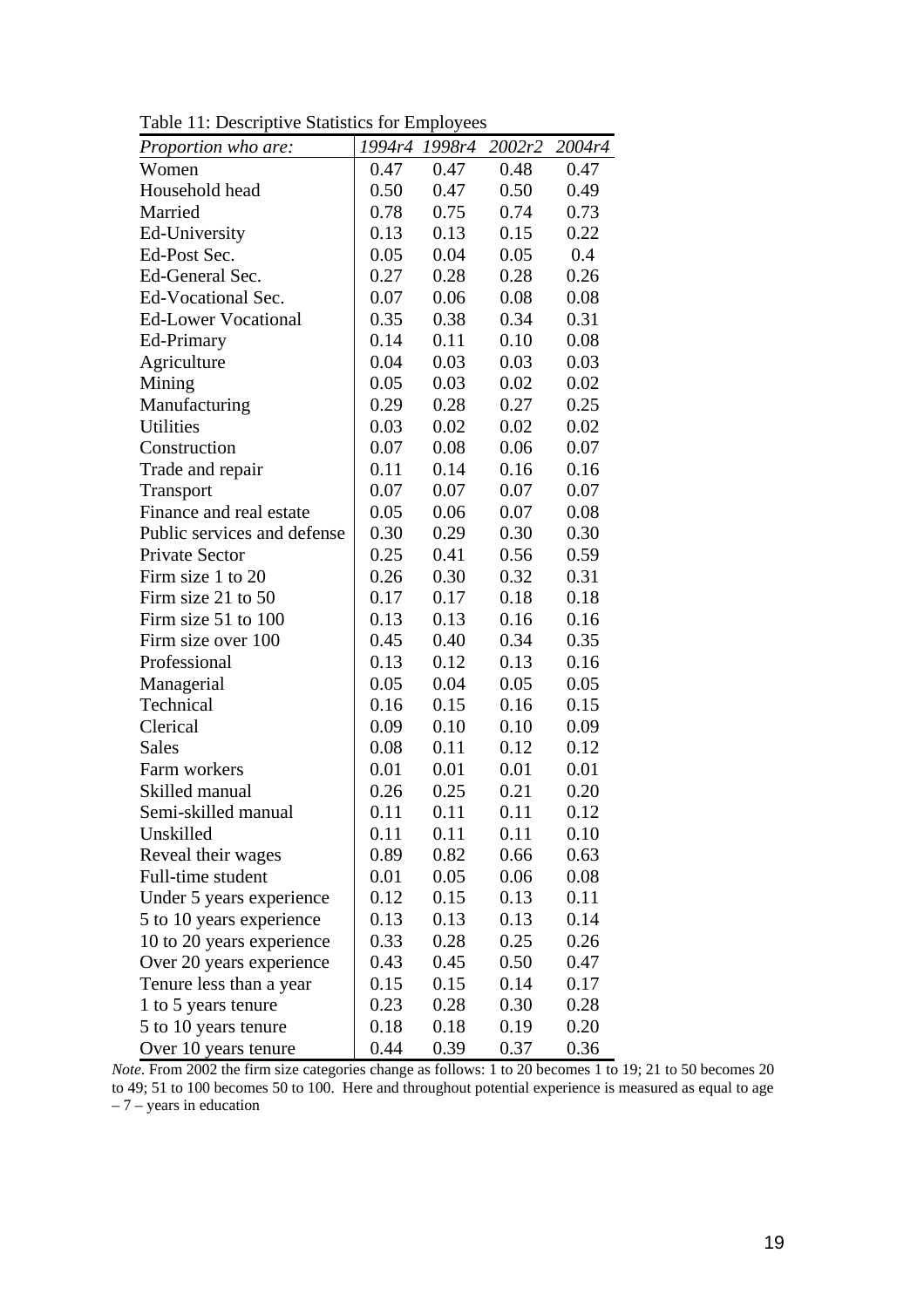|                              | 1994               | 1998               | 2002               | 2004               |
|------------------------------|--------------------|--------------------|--------------------|--------------------|
| Woman                        | $-0.15$            | $-0.15$            | $-0.13$            | $-0.13$            |
| Household head               | 0.07               | 0.07               | 0.11               | 0.10               |
| Married                      | 0.03               | 0.03               | 0.05               | 0.07               |
| Ed-university                | 0.42               | 0.42               | 0.48               | 0.42               |
| Ed-post secondary            | 0.18               | 0.18               | 0.24               | 0.22               |
| Ed-general secondary         | 0.13               | 0.16               | 0.23               | 0.21               |
| Ed-vocational secondary      | 0.14               | 0.18               | 0.26               | 0.25               |
| Ed-lower vocational          | 0.06               | 0.07               | 0.13               | 0.13               |
| Ind-agriculture              | $-0.09$            | $-0.04*$           | 0.01 <sup>NS</sup> | $-0.04^{NS}$       |
| Ind-mining                   | 0.37               | 0.31               | 0.30               | 0.26               |
| Ind-manufacturing            | $0.02^{\rm NS}$    | 0.04               | 0.02 <sup>NS</sup> | 0.01 <sup>NS</sup> |
| Ind -utilities               | 0.25               | 0.20               | 0.15               | 0.20               |
| Ind -construction            | $0.03*$            | 0.10               | 0.10               | 0.07               |
| Ind-trade and repair         | $-0.03*$           | 0.02 <sup>NS</sup> | 0.01 <sup>NS</sup> | 0.01 <sup>NS</sup> |
| Ind-transport                | 0.04               | 0.08               | 0.09               | 0.12               |
| Ind-finance and real estate  | 0.08               | 0.11               | 0.08               | 0.02 <sup>NS</sup> |
| Holds a temporary contract   | $-0.12$            | $-0.12$            | $-0.08$            | $-0.07$            |
| Private Sector               | 0.11               | 0.08               | 0.01 <sup>NS</sup> | 0.01 <sup>NS</sup> |
| Firm size: tiny              | $-0.11$            | $-0.08$            | $-0.08$            | $-0.07$            |
| Firm size: small             | $-0.04$            | $-0.04$            | $-0.01^{NS}$       | 0.03 <sup>NS</sup> |
| Firm size: large             | $-0.00^{NS}$       | 0.01 <sup>NS</sup> | 0.02 <sup>NS</sup> | $0.02*$            |
| Firm size: very large        | 0.07               | 0.06               | 0.08               | 0.06               |
| Occ-professional             | 0.15               | 0.22               | 0.35               | 0.44               |
| Occ-managerial               | 0.30               | 0.37               | 0.50               | 0.43               |
| Occ-technical                | 0.12               | 0.15               | 0.20               | 0.16               |
| Occ-clerical                 | $0.03*$            | 0.08               | 0.11               | 0.05               |
| Occ-sales                    | $-0.05$            | $-0.04$            | $-0.05$            | $-0.05$            |
| Occ-farm workers             | $-0.00^{NS}$       | $-0.03^{NS}$       | $-0.09$            | 0.08 <sup>NS</sup> |
| Occ-semi-skilled             | $0.03*$            | 0.04               | 0.05               | 0.04               |
| Occ-unskilled                | $-0.13$            | $-0.09$            | $-0.09$            | $-0.11$            |
| Full-time student            | $0.06^{\rm \, NS}$ | $-0.12$            | $-0.09$            | $-0.07$            |
| 5 to 10 years experience     | 0.05               | 0.08               | 0.11               | 0.16               |
| 10 to 20 year experience     | 0.09               | 0.07               | 0.12               | 0.17               |
| Over 20 year experience      | 0.11               | 0.10               | 0.10               | 0.15               |
| 1 to 5 years tenure          | 0.05               | 0.04               | 0.05               | 0.07               |
| 5 to 10 years tenure         | 0.03               | 0.08               | 0.09               | 0.09               |
| Over 10 years tenure         | 0.06               | 0.09               | 0.11               | 0.15               |
| worked over 48 hours         | $-0.17$            | $-0.14$            | $-0.16$            | $-0.18$            |
| worked under 35 hours        | 0.40               | 0.37               | 0.29               | 0.26               |
| Urban wojvodship             | 0.24               | 0.24               | 0.40               | 0.17               |
| Wojvodship unemployment rate | $-0.28$            | $-0.69$            | $-0.59$            | $-1.31$            |
| $\overline{R}^2$             | 0.46               | 0.49               | 0.48               | 0.53               |
| see                          | 0.32               | 0.31               | 0.37               | 0.35               |
| ${\bf N}$                    | 15615              | 15027              | 9910               | 8693               |

Table 12: Ordinary least squares estimates of augmented Mincerian hourly earnings equations, Poland 1994-2004.

Note: all coefficients are conventionally significant at the 1% level except those marked \*, which are significant at the 5% level and those marked  $<sup>NS</sup>$ , which are not significant.</sup>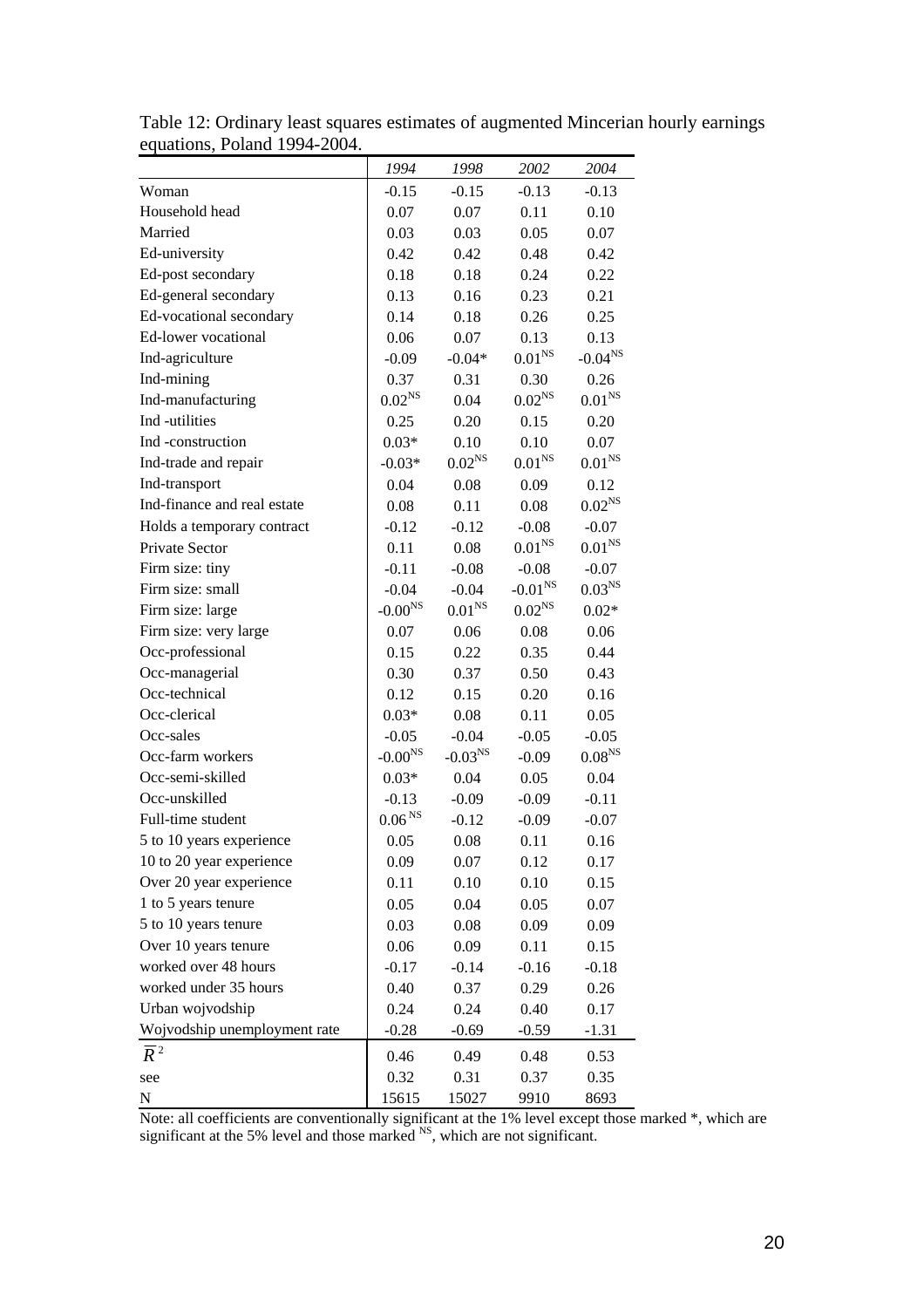Table 13: ML Heckman wage equation estimates, 1998r4 and 2002r2

| Wage equation            |                         |                                  | 1998q4 2002q2 Selection equation    | 1998q4   | 2002q2             |
|--------------------------|-------------------------|----------------------------------|-------------------------------------|----------|--------------------|
| Woman                    | $-0.13$                 | $-0.11$                          | Woman                               | $-0.11$  | $-0.02$            |
| Household head           | 0.06                    | 0.09                             | Head of Household                   | 0.26     | 0.37               |
| Married                  | 0.03                    | 0.04                             | Married                             | 0.08     | 0.14               |
| Ed-university            | 0.41                    | 0.47                             | Ed-university                       | 0.48     | 0.40               |
| Ed-post secondary        | 0.18                    | 0.22                             | Ed-post secondary                   | 0.83     | 0.76               |
| Ed-general secondary     | 0.13                    | 0.20                             | Ed-general secondary                | 0.66     | 0.56               |
| Ed-vocational secondary  | 0.16                    | 0.23                             | Ed-vocational secondary             | 0.38     | 0.36               |
| Ed-lower vocational      | 0.05                    | 0.10                             | Ed-lower vocational                 | 0.53     | 0.39               |
| Ind-agriculture          | $-0.08*$                |                                  | $-0.04$ <sup>NS</sup> Aged 21 to 25 | 0.81     | 0.80               |
| Ind-mining               | 0.29                    | 0.28                             | Aged 26 to 30                       | 0.93     | 1.00               |
| Ind-manufacturing        | $0.02*$                 | $-0.00*$                         | Aged 31 to 35                       | 0.87     | 0.95               |
| Ind -utilities           | 0.17                    | 0.12                             | Aged 36 to 40                       | 0.91     | 0.95               |
| Ind -construction        | $-0.06$                 | 0.04                             | Aged 41 to 45                       | 0.93     | 0.94               |
| Ind-trade and repair     | $-0.02$ <sup>NS</sup>   |                                  | $-0.00$ <sup>NS</sup> Aged 46 to 50 | 0.84     | 0.85               |
| Ind-transport            | 0.05                    | 0.05                             | Aged 51 to 55                       | 0.50     | 0.66               |
| Ind-finance and r.e.     | 0.05                    | $0.05*$                          | Aged 56 to 60                       | $-0.09*$ | $0.20*$            |
| temporary contract       | $-0.11$                 | $-0.06$                          | Aged over 61                        | $-1.19$  | $-0.75$            |
| Private Sector           | 0.06                    | $-0.00NS$ Vague                  |                                     | 0.64     | 0.67               |
| Firm size 1 to $5^1$     | $-0.08$                 | $-0.07$                          | Local unemployment rate             | $0.34*$  | 0.31 <sup>NS</sup> |
| Firm size 6 to $201$     | $-0.03$                 | $\text{-}0.00 \, \mathrm{^{NS}}$ | works in finance                    | 0.52     | 0.48               |
| Firm size 51 to $1001$   | $0.02^{\mathrm{\: NS}}$ | 0.02 <sup>NS</sup>               | professional occupation             | 0.85     | 0.64               |
| Firm size over $1001$    | 0.04                    | 0.06                             | $\hat{\rho}$                        | $-0.11*$ | $-0.11$            |
| Occ-professional         | 0.32                    | 0.42                             | $\hat{\sigma}$                      | 0.32     | 0.39               |
| Occ-managerial           | 0.36                    | 0.47                             | LR test ( $\rho = 0$ ), $\chi^2(1)$ | $6.3*$   | $5.4*$             |
| Occ-technical            | 0.13                    | 0.19                             | Wald chi2(40)                       | 8930.7   | 5540.5             |
| Occ-clerical             | 0.07                    | 0.11                             | Log likelihood                      | $-27927$ | $-23766$           |
| Occ-sales                | $-0.06$                 | $-0.06*$                         | N                                   | 54405    | 48009              |
| Occ-farm workers         | $-0.04$ <sup>NS</sup>   | $-0.09$ <sup>NS</sup>            | Uncensored obs                      | 15027    | 9911               |
| Occ-semi-skilled         | 0.04                    | 0.05                             | λ                                   | $-.035$  | $-.041$            |
| Occ-unskilled            | $-0.10$                 | $-0.08$                          |                                     |          |                    |
| Full-time student        | $-0.08$                 | $-0.05*$                         |                                     |          |                    |
| 5 to 10 years experience | 0.08                    | 0.11                             |                                     |          |                    |
| 10 to 20 year experience | 0.07                    | 0.13                             |                                     |          |                    |
| Over 20 year experience  | 0.09                    | 0.13                             |                                     |          |                    |
| 1 to 5 years tenure      | 0.04                    | 0.05                             |                                     |          |                    |
| 5 to 10 years tenure     | 0.08                    | 0.10                             |                                     |          |                    |
| Over 10 years tenure     | 0.11                    | 0.11                             |                                     |          |                    |
| Urban wojvodship         | 0.36                    | 0.16                             |                                     |          |                    |
| Local unemployment rate  | $-0.69$                 | $-0.64$                          |                                     |          |                    |

Notes. Estimation is by Heckman's (1976) maximum likelihood method as programmed in Stata 9. All coefficients are conventionally significant at the 1% level except those marked \*, which are significant at the 5% level and those marked  $\frac{NS}{N}$ , which are not significant.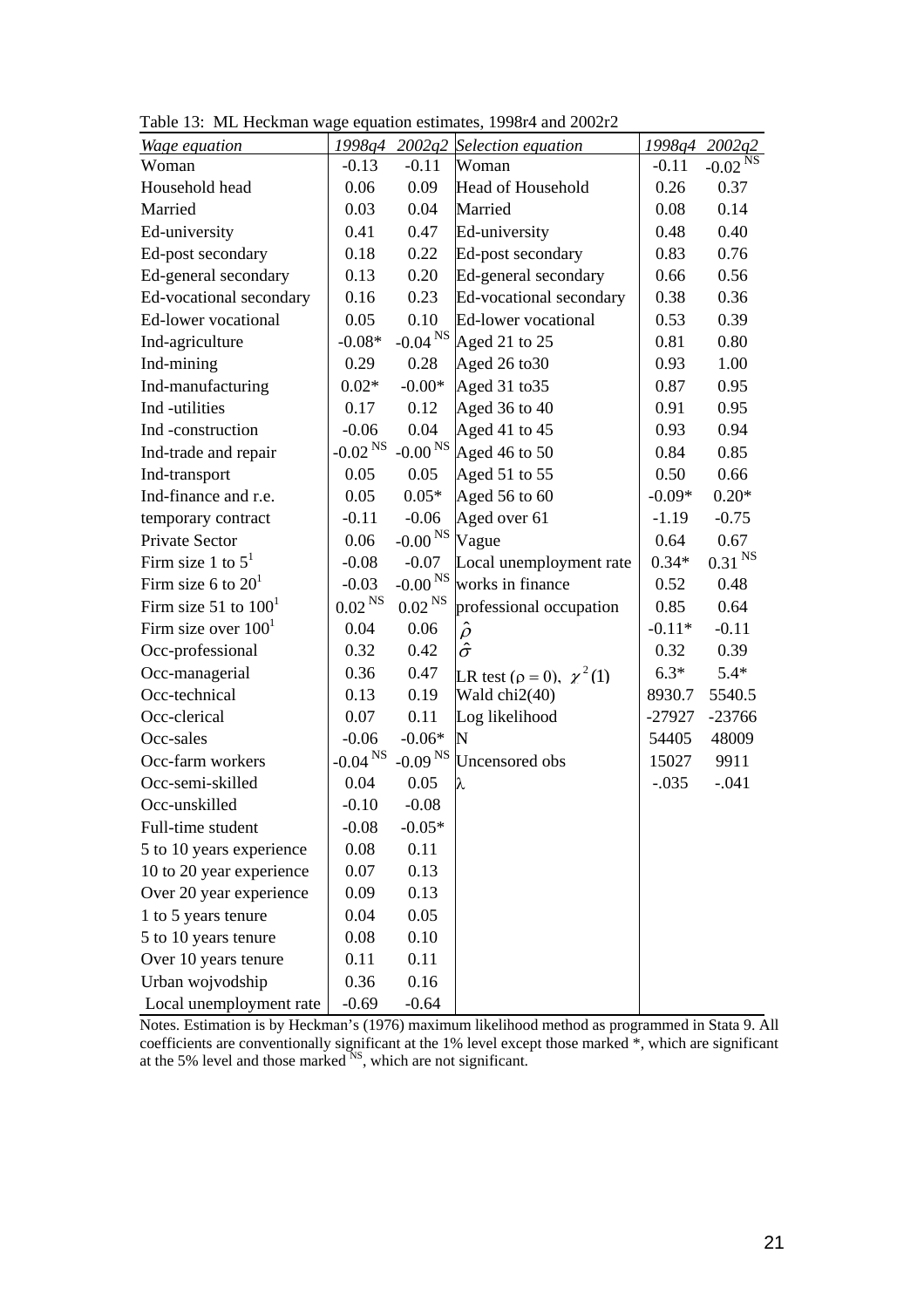| Estimation | Period | Total     | Due to | Due to                       | Due to          |
|------------|--------|-----------|--------|------------------------------|-----------------|
| method     |        | change    |        | coefficients characteristics | omitted         |
|            |        |           |        |                              | characteristics |
|            |        |           |        |                              | and their       |
|            |        |           |        |                              | coefficients    |
| <b>OLS</b> | 1994-  | $-0.0103$ | 0.0046 | $-0.0020$                    | $-0.0129$       |
|            | 1998   |           |        |                              |                 |
| <b>OLS</b> | 1998-  | 0.0736    | 0.0407 | $-0.0130$                    | 0.0458          |
|            | 2002   |           |        |                              |                 |

Table 14: Decomposing the change in the variances of log wages 1994-2002

Source: author's calculations from PLFS data.

Table 15: Explaining the pattern in wage residual variance growth across educational/occupational groups 1998-2002

|  | (Dependent variable: The change, 98-02, in the wage residual standard error, $\Delta \sigma_i$ .) |  |  |  |  |  |  |
|--|---------------------------------------------------------------------------------------------------|--|--|--|--|--|--|
|--|---------------------------------------------------------------------------------------------------|--|--|--|--|--|--|

|                                               | coefficient ( t-ratio ) |
|-----------------------------------------------|-------------------------|
| $\Delta$ share of workers with less than five | 1.02(5.7)               |
| years of potential experience,                |                         |
| 1998 share of private sector workers          | 0.14(2.4)               |
| 1998 share of women                           | 0.10(2.5)               |
| constant                                      | $-0.02(0.5)$            |
| $R^2$                                         | 0.67                    |
| N                                             | 20                      |
| see                                           | 0.038                   |

See text for discussion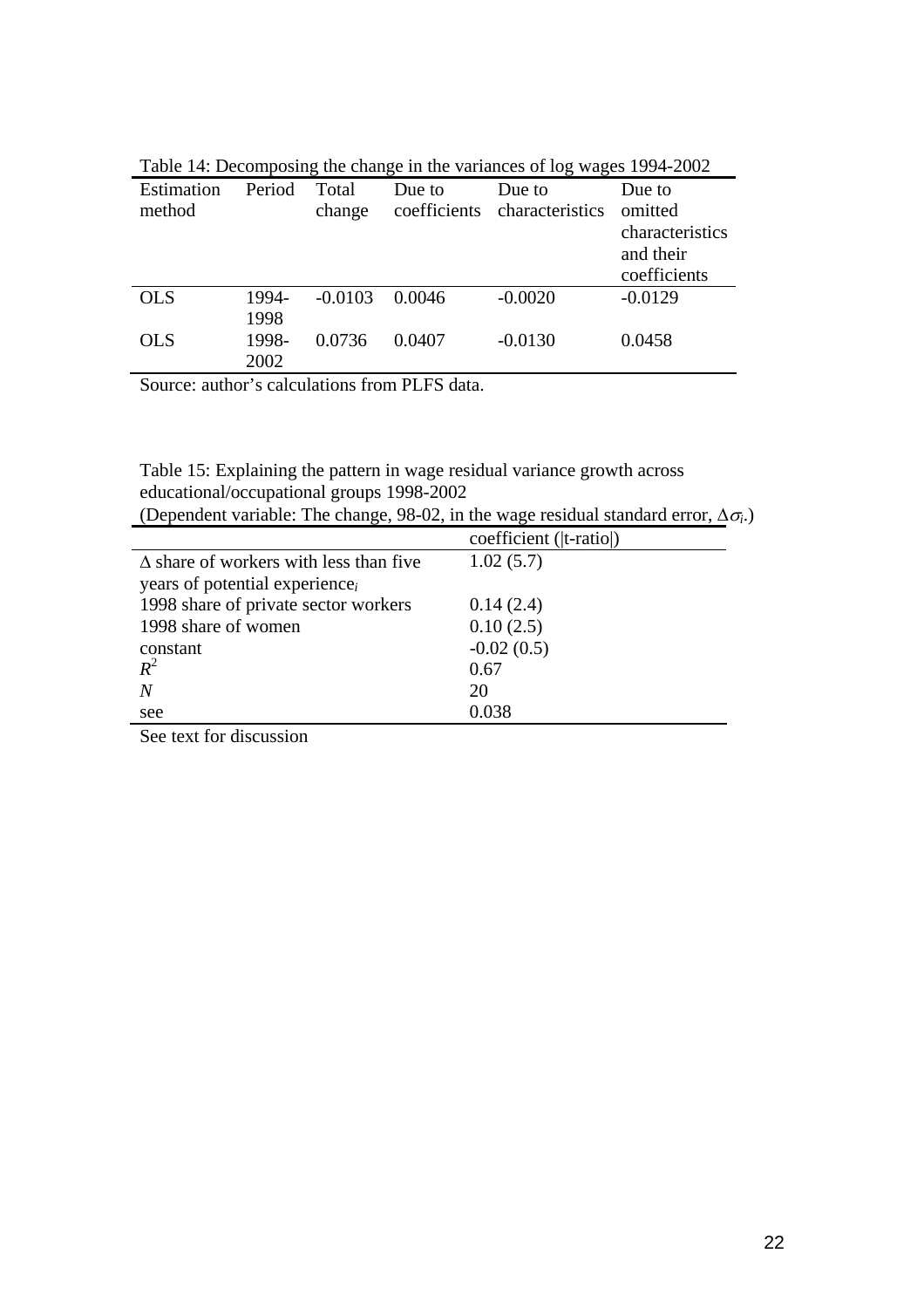| 1998 results             | q10                   | q25                   | q50       | q75               | q90     |
|--------------------------|-----------------------|-----------------------|-----------|-------------------|---------|
| Woman                    | $-0.10$               | $-0.12$               | $-0.15$   | $-0.16$           | $-0.17$ |
| Ed-university            | 0.32                  | 0.35                  | 0.39      | 0.46              | 0.52    |
| Ed-post secondary        | 0.17                  | 0.12                  | 0.14      | 0.22              | 0.27    |
| Ed-general secondary     | 0.13                  | 0.11                  | 0.12      | 0.16              | 0.18    |
| Ed-lower vocational      | 0.07                  | 0.04                  | 0.05      | 0.06              | 0.06    |
| <b>Private Sector</b>    | 0.03                  | 0.05                  | 0.05      | 0.06              | $0.10*$ |
| Occ-professional         | 0.24                  | 0.27                  | 0.37      | 0.44              | 0.47    |
| Occ-managerial           | 0.24                  | 0.29                  | 0.38      | 0.45              | 0.50    |
| Occ-technical            | 0.08                  | 0.10                  | 0.14      | 0.17              | 0.22    |
| Occ-clerical             | $0.05*$               | 0.06                  | 0.08      | 0.09              | 0.11    |
| 5 to 10 years experience | 0.05                  | 0.05                  | 0.06      | 0.10              | 0.10    |
| 10 to 20 year experience | $0.05*$               | 0.05                  | 0.06      | 0.08              | 0.09    |
| Over 20 year experience  | $0.07*$               | 0.07                  | 0.08      | 0.11              | 0.12    |
| Local unemployment rate  | $-0.52$               | $-0.49$               | $-0.75$   | $-0.68$           | $-0.85$ |
| 2002 results             | q10                   | q25                   | q50       | q75               | q90     |
| Woman                    | $-0.08$               | $-0.10$               | $-0.13$   | $-0.14$           | $-0.15$ |
| Ed-university            | 0.45                  | 0.41                  | 0.41      | 0.43              | 0.49    |
| Ed-post secondary        | 0.27                  | 0.20                  | 0.17      | 0.19              | 0.26    |
| Ed-general secondary     | 0.27                  | 0.18                  | 0.15      | 0.16              | 0.19    |
| Ed-lower vocational      | 0.16                  | 0.08                  | 0.05      | 0.06              | 0.07    |
| <b>Private Sector</b>    | $-0.08$               | $-0.05 - 0.01$        | <b>NS</b> | $0.01^{\:\rm NS}$ | $0.06*$ |
| Occ-professional         | 0.30                  | 0.32                  | 0.46      | 0.53              | 0.57    |
| Occ-managerial           | 0.31                  | 0.35                  | 0.42      | 0.56              | 0.66    |
| Occ-technical            | 0.10                  | 0.12                  | 0.18      | 0.24              | 0.29    |
| Occ-clerical             | 0.11                  | 0.08                  | 0.09      | 0.12              | 0.14    |
| 5 to 10 years experience | 0.12                  | 0.08                  | 0.04      | 0.06              | 0.11    |
| 10 to 20 year experience | 0.10                  | 0.07                  | 0.08      | 0.11              | 0.15    |
| Over 20 year experience  | 0.09                  | 0.07                  | 0.10      | 0.09              | 0.18    |
| Local unemployment rate  | $-0.26$ <sup>NS</sup> | $-0.21$ <sup>NS</sup> | $-0.44$   | $-0.72$           | $-0.93$ |

Table 16: Selected quantile wage regressions results for 1998 and 2002.

Notes. All coefficients are conventionally significant at the 1% level except those marked \*, which are significant at the 5% level and those marked  $<sup>NS</sup>$ , which are not significant.</sup>

|                                        | <i>Private Sector</i> |         |      | <b>Public Sector</b> |
|----------------------------------------|-----------------------|---------|------|----------------------|
|                                        | 1998                  | 2002    | 1998 | 2002                 |
| Conpleted education (default: Primary) |                       |         |      |                      |
| University                             | 0.45                  | 0.53    | 0.40 | 0.44                 |
| General secondary                      | 0.15                  | 0.26    | 0.15 | 0.19                 |
| Occupation (default: Skilled manual)   |                       |         |      |                      |
| Professional                           | 0.31                  | 0.38    | 0.14 | 0.22                 |
| Manager                                | 0.41                  | 0.51    | 0.33 | 0.42                 |
| Local unemployment rate                | $-1.04$               | $-1.05$ | 0.00 | $-0.41$              |
|                                        |                       |         |      |                      |
| Standard error of the equation         | 0.31                  | 0.38    | 0.28 | 0.32                 |

Table 17. Key wage regression parameters by sector, 1998 and 2002

Source: Newell and Socha (2005). Each cell is a coefficient from a wage regression using the PLFS data and very similar specifications to those in Table 12.